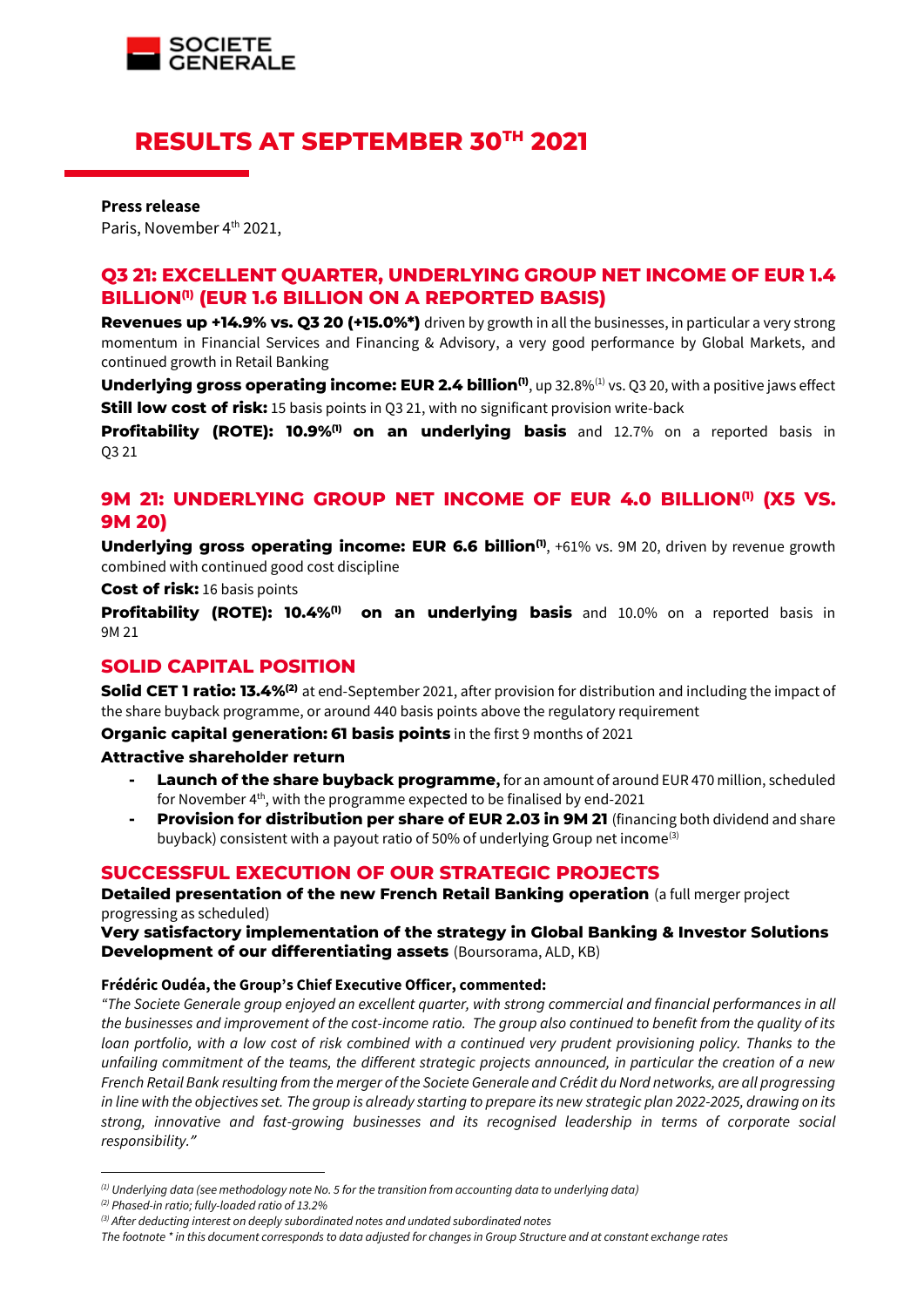# **1. GROUP CONSOLIDATED RESULTS**

| In EURm                                 | Q3 21                    | Q3 20                    |          | Change                 | 9M 21     | 9M 20     |           | Change                |
|-----------------------------------------|--------------------------|--------------------------|----------|------------------------|-----------|-----------|-----------|-----------------------|
| Net banking income                      | 6,672                    | 5,809                    | $+14.9%$ | $+15.0\%$ *            | 19,178    | 16,275    | $+17.8%$  | $+20.0\%$ *           |
| Operating expenses                      | (4, 170)                 | (3,825)                  | +9.0%    | $+9.0\%$ *             | (13,025)  | (12, 363) | $+5.4%$   | $+6.6\%$ *            |
| Underlying operating expenses(1)        | (4,272)                  | (4,002)                  | $+6.8%$  | $+6.7\%$ <sup>*</sup>  | (12, 594) | (12, 186) | $+3.3%$   | $+4.6\%$ <sup>*</sup> |
| Gross operating income                  | 2,502                    | 1,984                    | $+26.1%$ | $+26.7%$ *             | 6,153     | 3,912     | +57.3%    | $+63.4\%$ *           |
| Underlying gross operating income(1)    | 2,400                    | 1,807                    | +32.8%   | $+33.5\%$ <sup>*</sup> | 6,584     | 4,089     | $+61.0%$  | $+67.0\%$ *           |
| Net cost of risk                        | (196)                    | (518)                    | $-62.2%$ | $-62.4%$ *             | (614)     | (2,617)   | $-76.5%$  | $-76.0\%$ *           |
| Operating income                        | 2,306                    | 1,466                    | $+57.3%$ | +58.7%*                | 5,539     | 1,295     | x 4.3     | $x 4.6^*$             |
| Underlying operating income(1)          | 2,204                    | 1,289                    | $+70.9%$ | $+72.7\%$ <sup>*</sup> | 5,970     | 1,472     | X4.1      | $X4.3*$               |
| Net profits or losses from other assets | 175                      | (2)                      | n/s      | n/s                    | 186       | 82        | x 2.3     | $x 2.3^*$             |
| Impairment losses on goodwill           | $\overline{\phantom{a}}$ | $\overline{\phantom{a}}$ | n/s      | n/s                    | ÷,        | (684)     | n/s       | n/s                   |
| Income tax                              | (699)                    | (467)                    | +49.7%   | $+50.9\%$ *            | (1, 386)  | (1,079)   | $+28.4%$  | $+31.4\%$ *           |
| Net income                              | 1,781                    | 992                      | +79.5%   | $+80.9%$ *             | 4,343     | (386)     | n/s       | n/s                   |
| O.w. non-controlling interests          | (180)                    | (130)                    | +38.5%   | $+38.7\%$ *            | (489)     | (342)     | $+43.0\%$ | $+43.5\%$ *           |
| Reported Group net income               | 1,601                    | 862                      | +85.7%   | $+87.3%$               | 3,854     | (728)     | n/s       | n/s                   |
| Underlying Group net income(1)          | 1,391                    | 742                      | +87.4%   | $+89.3%$ *             | 4,038     | 803       | x5.0      | $x 5.5*$              |
| <b>ROE</b>                              | 11.1%                    | 5.7%                     |          |                        | 8.7%      | $-3.0\%$  |           |                       |
| <b>ROTE</b>                             | 12.7%                    | 6.5%                     |          |                        | 10.0%     | $-1.4\%$  |           |                       |
| Underlying ROTE(1)                      | 10.9%                    | 5.5%                     |          |                        | 10.4%     | 1.0%      |           |                       |

*(1) Adjusted for exceptional items and linearisation of IFRIC 21*

Societe Generale's Board of Directors, which met on November 3rd, 2021 under the chairmanship of Lorenzo Bini Smaghi, examined the Societe Generale Group's results for Q3 and 9M 2021.

The various restatements enabling the transition from underlying data to published data are presented in the methodology notes (section 10.5).

#### **Net banking income**

**Net banking income increased by +14.9% (+15.0%\*) vs. Q3 20**, driven by a very strong momentum in all the businesses and the beginning of the recognition of the second TLTRO allowance for around EUR 0.1 billion.

French Retail Banking continued the progress initiated for several quarters. As a result, net banking income (excluding PEL/CEL provision) increased by +5.7% vs. Q3 20, driven by the recovery in net interest income and commissions.

International Retail Banking & Financial Services enjoyed strong revenue growth (+12.8%\* vs. Q3 20), driven by the excellent momentum in Financial Services to Corporates (+39.9%\* vs. Q3 20) and Insurance (+10.2%\* vs. Q3 20). International Retail Banking also continued to progress (+4.0%\* vs. Q3 20).

Global Banking & Investor Solutions also turned in an excellent performance, with revenues up +16.1% vs. Q3 20. Financing & Advisory enjoyed very strong growth (+30.7% vs. Q3 20) while Global Markets activity remained robust (+8.4% vs. Q3 20).

**In 9M 21**, the Group posted strong growth of +17.8% (+20.0%\*) vs. 9M 20, with a positive contribution from all the businesses, and returned to a higher revenue level than in 9M 19 (EUR 18.5 billion).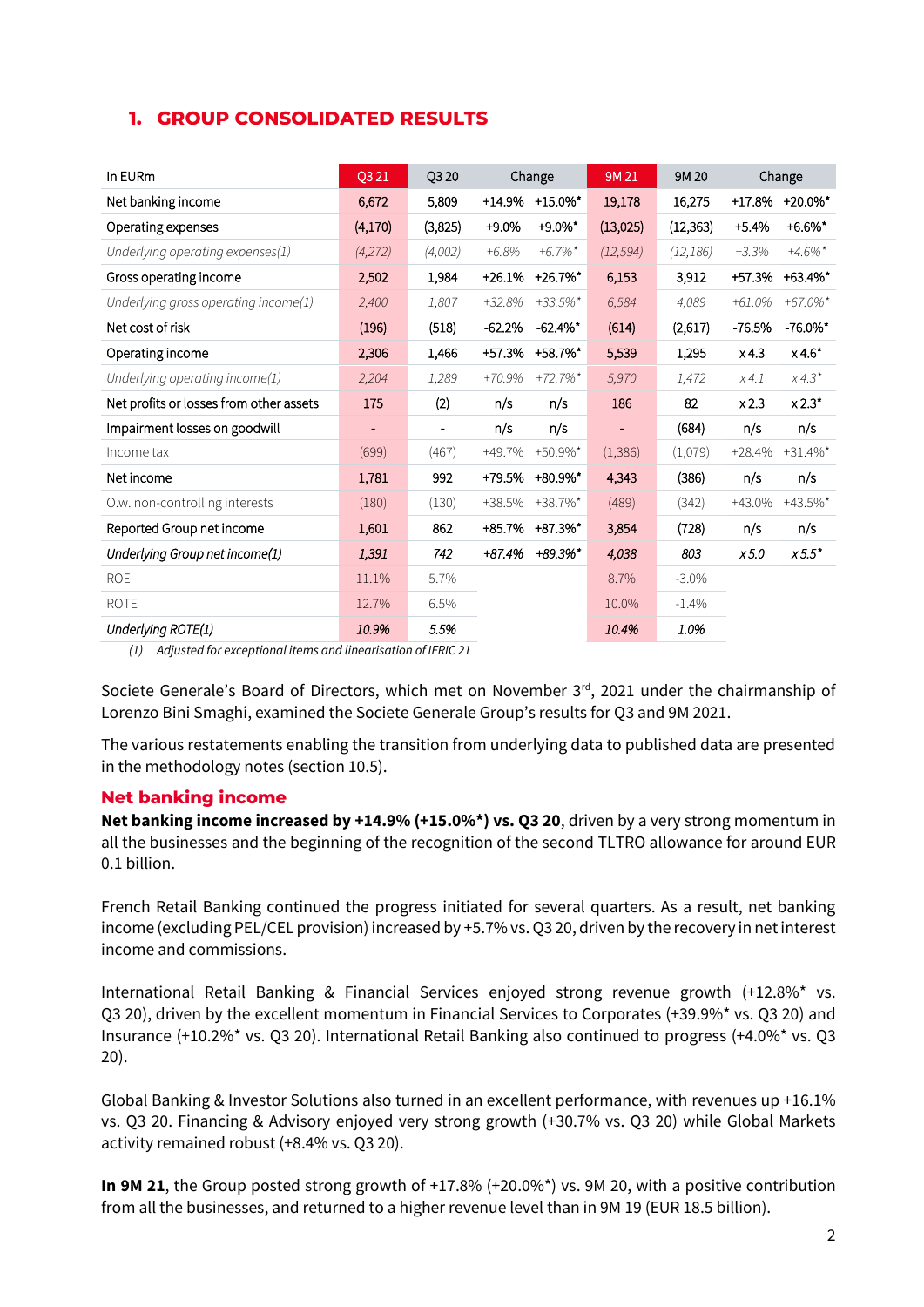#### **Operating expenses**

In Q3 21, operating expenses totalled EUR 4,170 million on a reported basis and EUR 4,272 million on an underlying basis (restated for the linearisation of IFRIC 21 and transformation costs amounting to EUR 97 million), representing an increase of +6.8% vs. Q3 20.

**Driven by a positive jaws effect**, underlying gross operating income rose +32.8% to EUR 2,400 million and the underlying cost to income ratio improved by nearly 5 points (64% vs. 69% in Q3 20).

**In 9M 21**, costs amounted to EUR 13,025 million on a reported basis and EUR 12,594 million on an underlying basis, up +3.3% vs. 9M 20. This limited growth can be explained by the rise in variable costs linked to the growth in revenues (EUR +595 million) and the increase in the IFRIC 21 charge (EUR +67 million). The other operating expenses declined by EUR 207 million, excluding structure effect.

## **Cost of risk**

**In Q3 21, the commercial cost of risk stood at a low level of 15 basis points,** or EUR 196 million, lower than in Q3 20 (40 basis points) and slightly higher than in Q2 21 (11 basis points). It breaks down into a provision on non-performing loans of EUR 266 million and a provision write-back on performing loans of EUR 70 million.

The Group's provisions on performing loans currently amount to EUR 3,486 million.

As part of the support provided to its customers during the crisis, the Group granted State Guaranteed Loans. At September 30<sup>th</sup> 2021, the residual amount of State Guaranteed Loans represented around EUR 17 billion. In France, the total amount of State Guaranteed Loans ("PGE") amounts to around EUR 15 billion and net exposure is less than EUR 2 billion.

The gross doubtful outstandings ratio amounted to  $3.1\%$ <sup>(1)</sup> at September 30<sup>th</sup> 2021, stable vs. end-June 2021. The Group's gross coverage ratio for doubtful outstandings also remained stable at  $52\%^{(2)}$  at September 30<sup>th</sup> 2021 vs. June 30<sup>th</sup> 2021.

The cost of risk is not expected to exceed 20 basis points in 2021.

*<sup>(1)</sup> NPL ratio calculated according to the EBA methodology published on July 16th, 2019*

*<sup>(2)</sup> Ratio between the amount of provisions on doubtful outstandings and the amount of these same outstandings*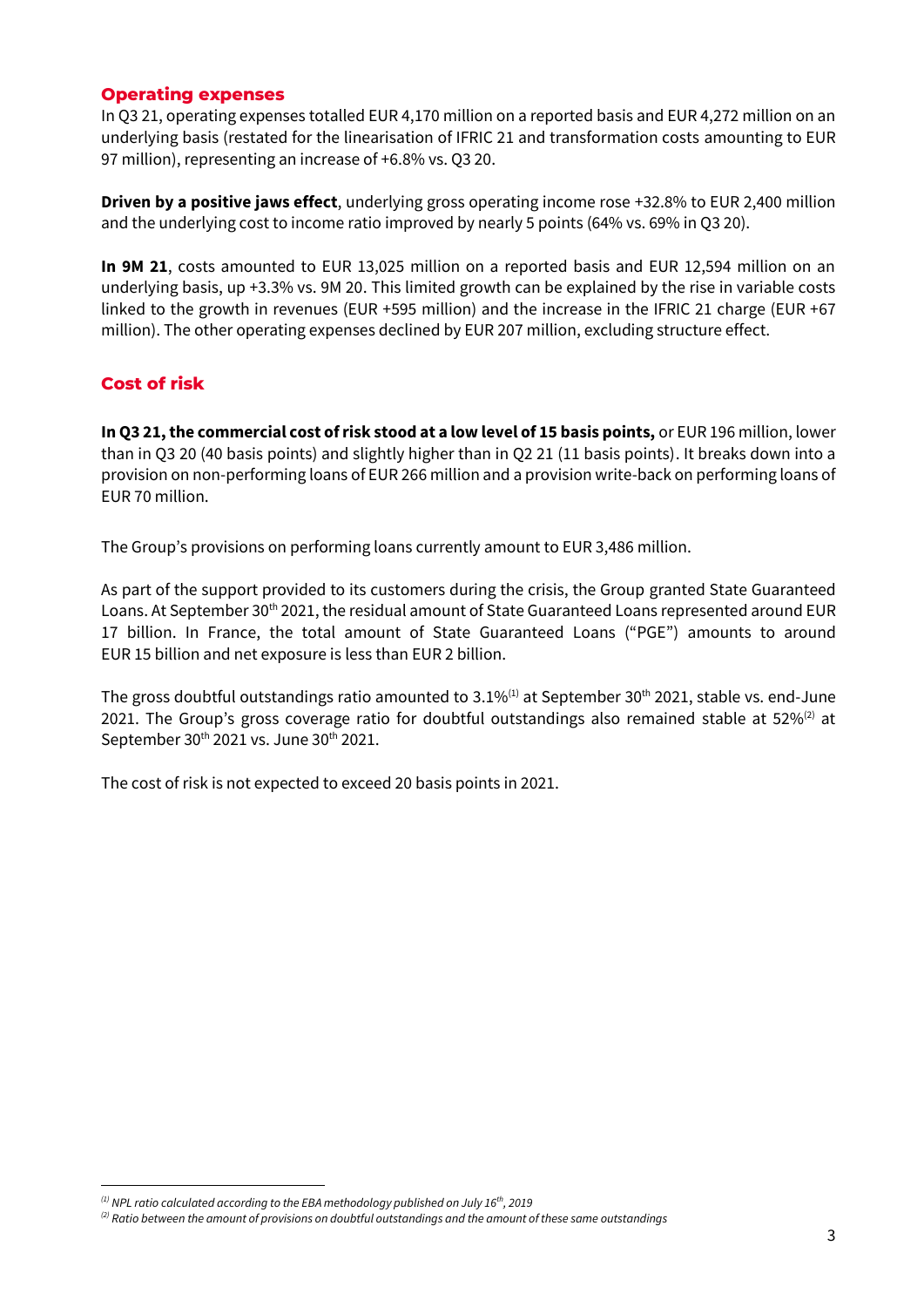# **Group net income**

| In EURm                                    | O3 21 | 03 20 | <b>9M21</b> | 9M 20 |
|--------------------------------------------|-------|-------|-------------|-------|
| Reported Group net income                  | 1.601 | 862   | 3.854       | (728) |
| Underlying Group net income <sup>(1)</sup> | 1,391 | 742   | 4.038       | 803   |

| In%                            | 03 21 | <b>O320</b> | <b>9M21</b> | 9M 20   |
|--------------------------------|-------|-------------|-------------|---------|
| <b>ROTE</b>                    | 12.7% | 6.5%        | 10.0%       | $-1.4%$ |
| Underlying ROTE <sup>(1)</sup> | 10.9% | 5.5%        | 10.4%       | $1.0\%$ |

Earnings per share amounts to EUR 4.02 in 9M 21 (EUR -1.38 in 9M 20). Underlying earnings per share amounts to EUR 4.06 over the same period (EUR 0.42 in 9M 20).

<sup>(1)</sup> *Underlying data (see methodology note No. 5 for the transition from accounting data to underlying data)*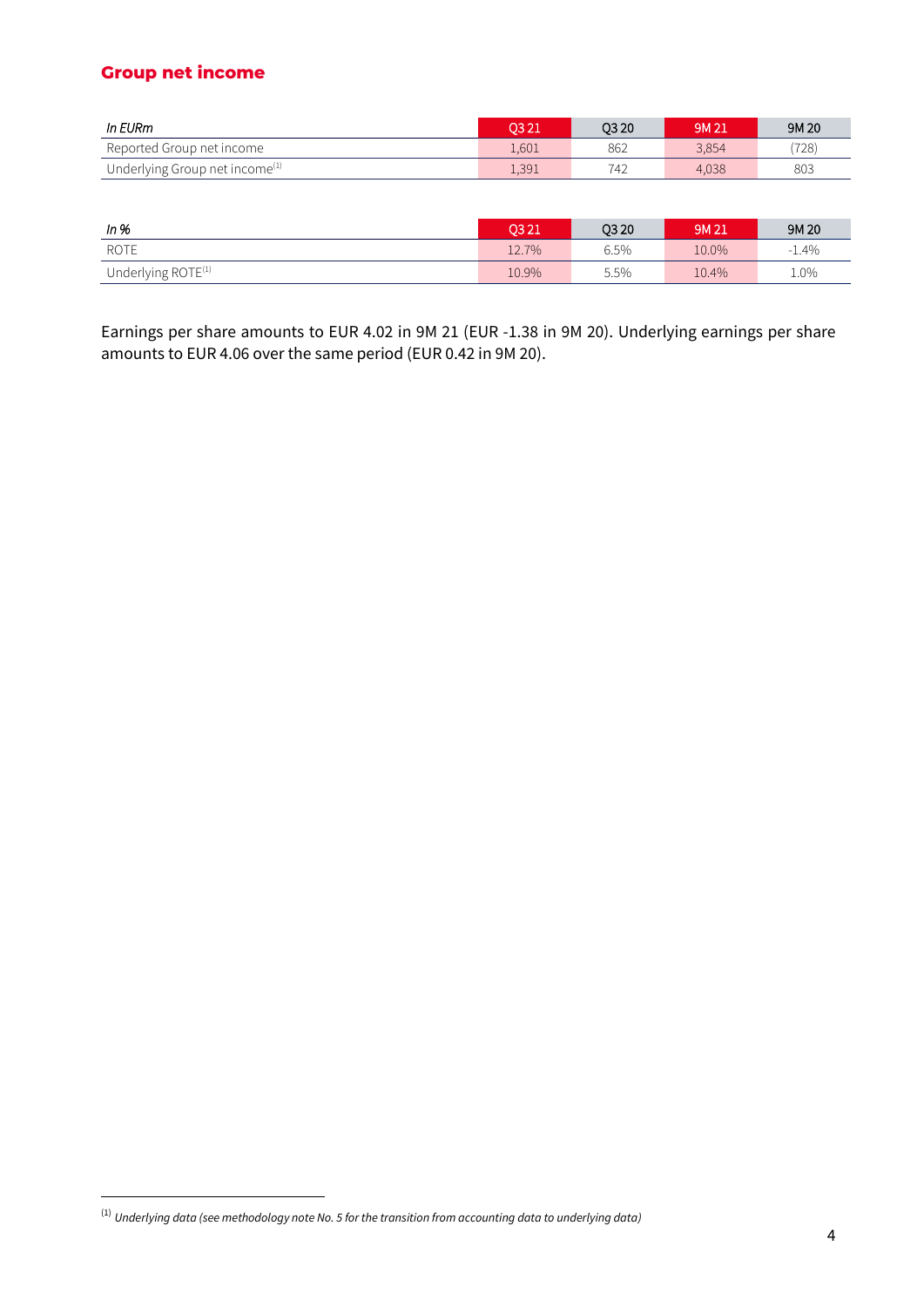## **2. THE GROUP'S FINANCIAL STRUCTURE**

Group shareholders' equity totalled EUR 63.6 billion at September 30<sup>th</sup>, 2021 (EUR 61.7 billion at December 31<sup>st</sup>, 2020). Net asset value per share was EUR 65.5 and tangible net asset value per share was EUR 57.8.

The consolidated balance sheet totalled EUR 1,526 billion at September 30<sup>th</sup>, 2021 (EUR 1,462 billion at December 31<sup>st</sup>, 2020). The net amount of customer loan outstandings at September 30<sup>th</sup>, 2021, including lease financing, was EUR 468 billion (EUR 440 billion at December 31 $^{st}$ , 2020) – excluding assets and securities purchased under resale agreements. At the same time, customer deposits amounted to EUR 487 billion, vs. EUR 451 billion at December 31<sup>st</sup>, 2020 (excluding assets and securities sold under repurchase agreements).

At October 20<sup>th</sup>, 2021, the parent company had issued EUR 31.5 billion of medium/long-term debt, having an average maturity of 5.4 years and an average spread of 38 basis points (vs. the 6-month midswap, excluding subordinated debt). The subsidiaries had issued EUR 1.4 billion. In total, the Group had issued EUR 32.9 billion of medium/long-term debt. As a result, the parent company had completed its 2021 annual financing programme on both vanilla debt and structured issuances.

The LCR (Liquidity Coverage Ratio) was well above regulatory requirements at 130% at end-September 2021, vs. 149% at end-December 2020. At the same time, the NSFR (Net Stable Funding Ratio) was at a level of 105% at end-September 2021, above the regulatory requirement of 100%.

The Group's **risk-weighted assets** (RWA), including IFRS9 phasing, amounted to EUR 363.5 billion at September 30<sup>th</sup>, 2021 (vs. EUR 351.9 billion at end-December 2020) according to CRR2/CRD5 rules. Riskweighted assets in respect of credit risk represent 82.5% of the total, at EUR 300.0 billion, up 4.4% vs. December 31<sup>st</sup>, 2020.

At September 30<sup>th</sup>, 2021, the Group's **Common Equity Tier 1** ratio stood at 13.4%, or around 440 basis points above the regulatory requirement. The CET1 ratio at September 30<sup>th</sup>, 2021 includes an effect of +19 basis points for phasing of the IFRS 9 impact. Excluding this effect, the fully-loaded ratio amounts to 13.2%. The Tier 1 ratio stood at 15.6% at end-September 2021 (16% at end-December 2020) and the total capital ratio amounted to 18.6% (19.2% at end-December 2020).

The **leverage ratio** stood at 4.5% at September 30<sup>th</sup>, 2021 (4.8% at end-December 2020).

With a level of 29.9% of RWA and 8.6% of leverage exposure at end-September 2021, the Group's TLAC ratio is above the FSB's requirements for 2021 and 2022. At September  $30<sup>th</sup>$ , 2021, the Group was also above its 2022 MREL requirements of 25.2% of RWA and 5.91% of leverage exposure.

The Group is rated by four rating agencies: (i) Fitch Ratings - long-term rating "A-", stable rating, senior preferred debt rating "A", short-term rating "F1" (ii) Moody's - long-term rating (senior preferred debt) "A1", stable outlook, short-term rating "P-1" (iii) R&I - long-term rating (senior preferred debt) "A", stable outlook; and (iv) S&P Global Ratings - long-term rating (senior preferred debt) "A", stable outlook, short-term rating "A-1".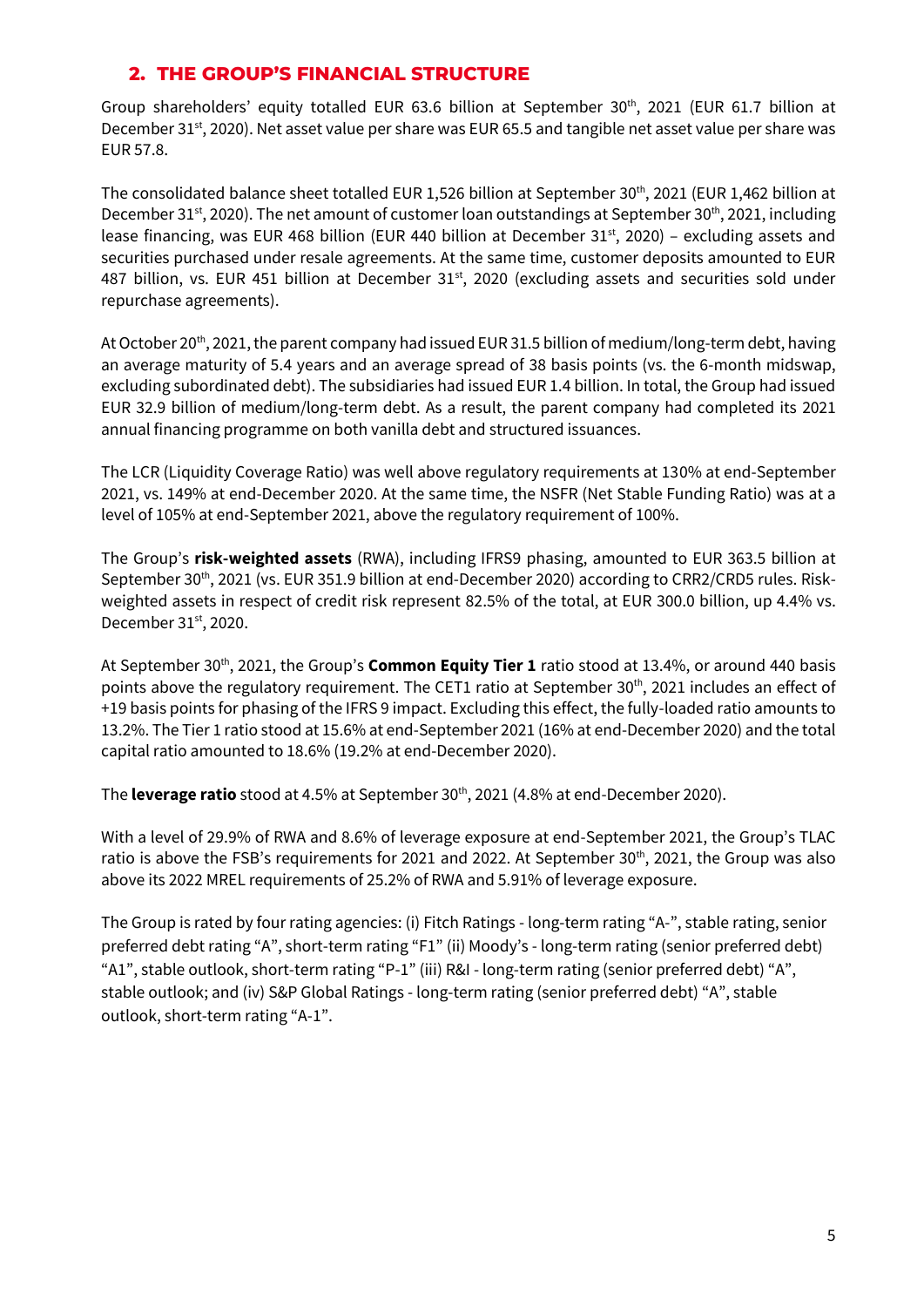# **3. FRENCH RETAIL BANKING**

| In EURm                                 | Q3 21    | O <sub>3</sub> 20 | Change     | 9M 21          | 9M 20   | Change    |
|-----------------------------------------|----------|-------------------|------------|----------------|---------|-----------|
| Net banking income                      | 1,976    | 1,836             | $+7.6\%$   | 5,729          | 5,470   | $+4.7%$   |
| Net banking income excl. PEL/CEL        | 1,963    | 1,857             | $+5.7\%$   | 5,711          | 5,511   | $+3.6%$   |
| Operating expenses                      | (1, 351) | (1,292)           | +4.6%      | (4,101)        | (3,975) | $+3.2%$   |
| Gross operating income                  | 625      | 544               | +14.9%     | 1,628          | 1,495   | +8.9%     |
| Gross operating income excl. PEL/CEL    | 612      | 565               | $+8.3%$    | 1,610          | 1,536   | $+4.8%$   |
| Net cost of risk                        | 5        | (130)             | $-103.8\%$ | (124)          | (821)   | $-84.9\%$ |
| Operating income                        | 630      | 414               | +52.2%     | 1,504          | 674     | x 2.2     |
| Net profits or losses from other assets | (2)      | 3                 | $-166.7%$  | $\overline{2}$ | 139     | $-98.6%$  |
| Reported Group net income               | 451      | 283               | +59.4%     | 1,092          | 562     | +94.3%    |
| Underlying Group net income (1)         | 414      | 274               | +50.9%     | 1,107          | 613     | +80.6%    |
| <b>RONE</b>                             | 16.4%    | 9.5%              |            | 13.0%          | 6.5%    |           |
| Underlying RONE(1)                      | 15.0%    | 9.2%              |            | 13.2%          | 7.1%    |           |

*(1) Adjusted for the linearisation of IFRIC 21 and PEL/CEL provision*

## **Societe Generale and Crédit du Nord networks:**

Average loan outstandings were 2% lower than in Q3 20 at EUR 207 billion. They were 9% higher than in Q3 19. Average outstanding loans to individuals were up  $+1\%$ , bolstered by the growth in home loan production (+58% vs. Q3 20). The production of medium/long-term loans to corporate and professional customers climbed +48% excluding State Guaranteed Loans vs. Q3 20.

Average outstanding balance sheet deposits<sup>(2)</sup> increased by +7% vs. Q3 20 to EUR 240 billion, still driven by sight deposits, whose rate of growth nevertheless decelerated.

As a result, the average loan/deposit ratio stood at 87% in Q3 21 vs. 95% in Q3 20.

Insurance assets under management totalled EUR 91 billion at end-September 2021. Gross life insurance inflow amounted to EUR 1.9 billion in Q3 21, with the unit-linked share accounting for 36%.

Private Banking's assets under management totalled EUR 76 billion at end-September 2021. Net inflow remained buoyant at EUR 1.1 billion in Q3 21.

Property/casualty insurance premiums were up +3% vs. Q3 20, as were personal protection insurance premiums (+3% vs. Q3 20).

#### **Boursorama:**

The bank consolidated its position as the leading online bank in France, with more than 3.1 million clients at end-September 2021, thanks to the onboarding of 163,000 new clients in Q3 21 (+26% vs. Q3 20). Boursorama has exceeded 3 million clients ahead of its onboarding plan.

This quarter, Boursorama distinguished itself by obtaining 2022 award in the rankings for best online bank awarded by Moneyvox. Boursorama was also classified No. 1 in the rankings for best bank for students in France 2021 awarded by Selectra. The bank also received an award for its retirement savings plan ("MATLA") from the business magazines Challenges and Le Particulier (Victoire d'or). In addition, the bank received the 2022 Excellence Label for personal loans awarded by Les Dossiers de l'Epargne magazine.

*<sup>(2)</sup> Including BMTN (negotiable medium-term notes)*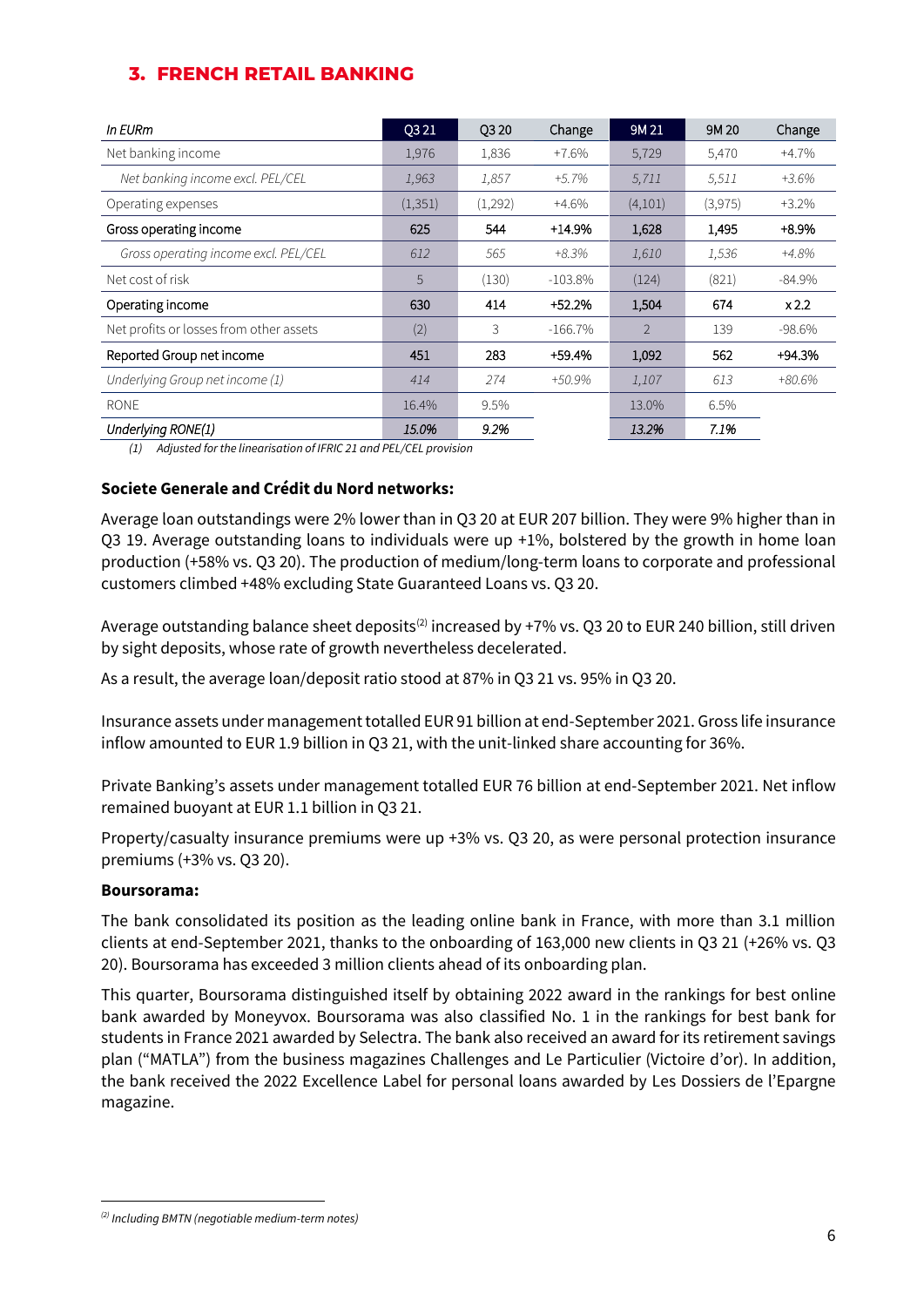Average outstanding loans rose +28% vs. Q3 20 to EUR 13 billion. Home loan outstandings were up +30% vs. Q3 20.

Average outstanding savings including deposits and financial savings were 30% higher than in Q3 20 at EUR 35 billion, while outstanding deposits were up +29% vs. Q3 20. Life insurance outstandings were 14% higher than in Q3 20 while assets under management in UCITS increased by +35% vs. Q3 20.

## **Net banking income excluding PEL/CEL**

**Q3 21:** revenues (excluding PEL/CEL) totalled EUR 1,963 million, up +5.7% vs. Q3 20. Net interest income (excluding PEL/CEL) was up +5.9% vs. Q3 20. Commissions were 5.2% higher than in Q3 20 owing particularly to an increase in financial commissions against the backdrop of recovery.

**9M 21:** revenues (excluding PEL/CEL) totalled EUR 5,711 million, up +3.6% vs. 9M 20. Net interest income (excluding PEL/CEL) was stable (+0.5%) vs. 9M 20. Commissions were 5.1% higher than in 9M 20, benefiting from the strong growth in financial commissions.

#### **Operating expenses**

**Q3 21:** operating expenses totalled EUR 1,351 million (+4.6% vs. Q3 20) and EUR 1,390 million on an underlying basis. The cost to income ratio (after linearisation of the IFRIC 21 charge and restated for the PEL/CEL provision) stood at 68.8%, an improvement of 0.8 points vs. Q3 20.

**9M 21:** operating expenses totalled EUR 4,101 million (+3.2% vs. 9M 20) and EUR 4,062 million on an underlying basis. The cost to income ratio (after linearisation of the IFRIC 21 charge and restated for the PEL/CEL provision) stood at 71.8%, an improvement of 0.3 points vs. 9M 20.

## **Cost of risk**

**Q3 21:** the commercial cost of risk represented a write-back of EUR 5 million or -1 basis point, a significant improvement vs. Q3 20 (24 basis points), and virtually stable vs. Q2 21 (1 basis point).

**9M 21:** the commercial cost of risk amounted to EUR 124 million or 8 basis points, a substantial decline compared to 9M 20 (52 basis points).

#### **Contribution to Group net income**

**Q3 21:** the contribution to Group net income was EUR 451 million vs. EUR 283 million in Q3 20 (+59% vs. Q3 20). RONE (after linearisation of the IFRIC 21 charge and restated for the PEL/CEL provision) stood at 15.0% in Q3 21 (9.2% in Q3 20) and 16.1% excluding Boursorama.

**9M 21:** the contribution to Group net income was EUR 1,092 million (+94% vs. 9M 20). RONE (after linearisation of the IFRIC 21 charge and restated for the PEL/CEL provision) stood at 13.2% in 9M 21 (7.1% in 9M 20) and 14.2% excluding Boursorama.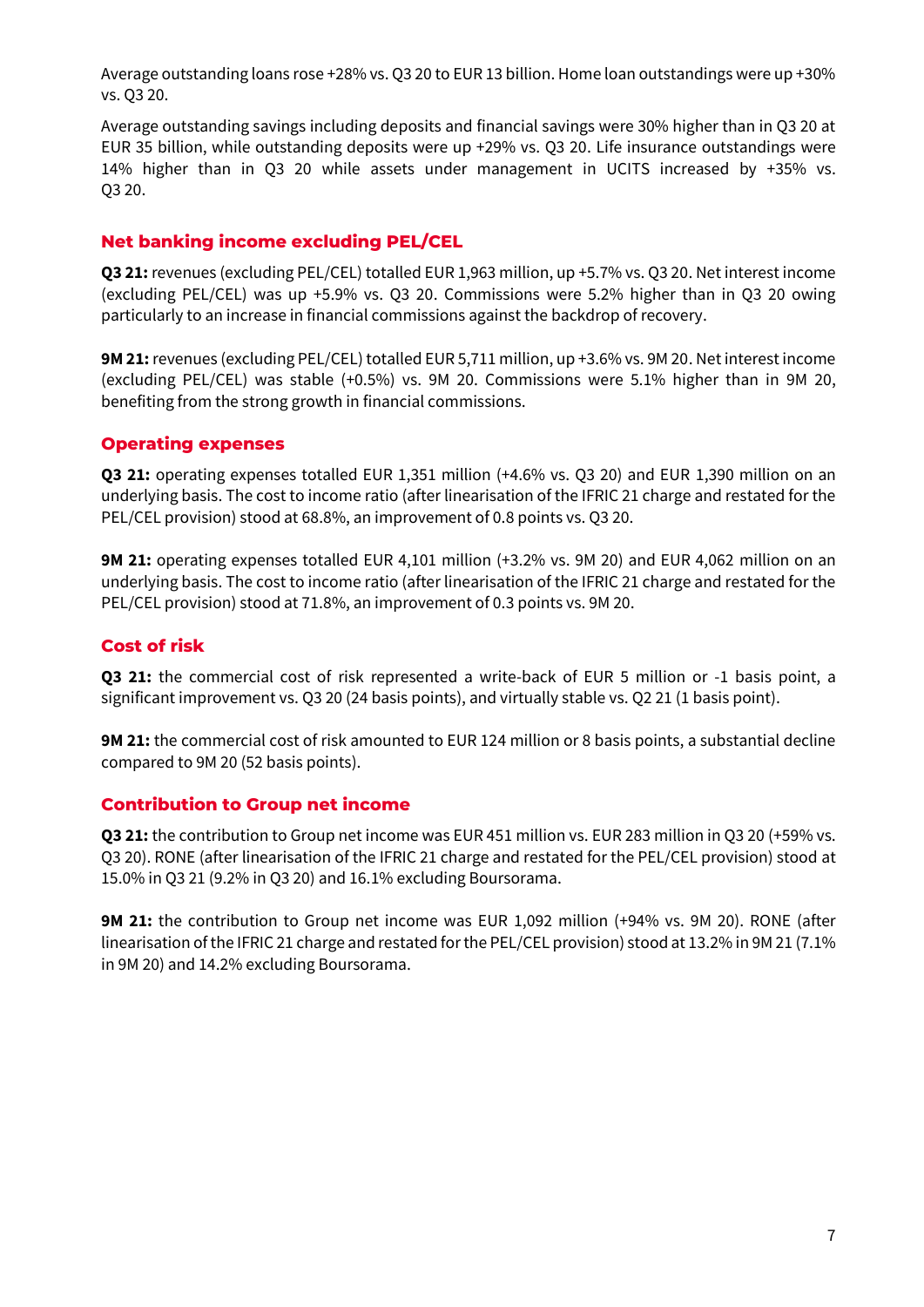## **4. INTERNATIONAL RETAIL BANKING & FINANCIAL SERVICES**

| In EURm                                    | 0321           | O <sub>3</sub> 20 |          | Change                 | 9M 21    | 9M 20    |           | Change                 |
|--------------------------------------------|----------------|-------------------|----------|------------------------|----------|----------|-----------|------------------------|
| Net banking income                         | 2,107          | 1,891             | $+11.4%$ | $+12.8\%$ <sup>*</sup> | 5,958    | 5,605    | $+6.3%$   | $+9.8\%$ *             |
| Operating expenses                         | (1,015)        | (999)             | $+1.6%$  | $+2.3\%$ <sup>*</sup>  | (3, 115) | (3, 124) | $-0.3\%$  | $+2.6\%$ <sup>*</sup>  |
| Gross operating income                     | 1,092          | 892               | $+22.4%$ | $+24.7%$ *             | 2,843    | 2,481    | $+14.6%$  | $+19.0\%$ *            |
| Net cost of risk                           | (145)          | (331)             | $-56.2%$ | $-56.7\%$ <sup>*</sup> | (408)    | (978)    | $-58.3%$  | $-57.0\%$ <sup>*</sup> |
| Operating income                           | 947            | 561               | +68.8%   | $+75.0\%$ *            | 2,435    | 1,503    | $+62.0%$  | $+69.0\%$ <sup>*</sup> |
| Net profits or losses from other<br>assets | $\overline{4}$ | (2)               | n/s      | n/s                    | 10       | 9        | $+11.1\%$ | $+11.1\%$ <sup>*</sup> |
| Reported Group net income                  | 584            | 337               | +73.3%   | $+80.0\%$ <sup>*</sup> | 1,498    | 928      | $+61.4%$  | $+69.4\%$ <sup>*</sup> |
| Underlying Group net income (1)            | 570            | 323               | $+76.5%$ | $+83.7\%$ <sup>*</sup> | 1,512    | 942      | $+60.5%$  | $+68.3\%$              |
| <b>RONE</b>                                | 22.6%          | 12.9%             |          |                        | 19.7%    | 11.6%    |           |                        |
| Underlying RONE(1)                         | 22.1%          | 12.3%             |          |                        | 19.9%    | 11.8%    |           |                        |

*(1) Adjusted for the linearisation of IFRIC 21*

**International Retail Banking's** loan and deposit production experienced an increase in all geographical regions. Outstanding loans totalled EUR 90.9 billion. They rose +4.3%\* vs. end-September 2020. Outstanding deposits were 9.6%\* higher than in September 2020, at EUR 90.1 billion.

For the Europe scope, outstanding loans were up +5.1%\* vs. September 2020 at EUR 58.1 billion, driven by all the regions: +4.4%\* in the Czech Republic, +7.5%\* in Romania, and +5.2%\* in Western Europe. Outstanding deposits increased by +12.1%\*.

In Russia, outstanding loans enjoyed healthy growth (+8.0%\*), with a robust performance in home loans and in the corporate customers segment with outstanding loans up +15%\* and +7%\* respectively vs. Q3 20. Outstanding deposits also rose (+3.6%\*).

In Africa, Mediterranean Basin and French Overseas Territories, outstanding loans rose +0.9%\*. Outstanding deposits, up +7.2%\*, enjoyed a healthy momentum.

**In the Insurance business,** the life insurance savings business saw outstandings increase +8%\* at end-September 2021 vs. September 2020 to EUR 132 billion. The share of unit-linked products in outstandings was 35%, an increase of +5 points vs. September 2020.

**Financial Services to Corporates** also enjoyed a healthy momentum. Operational Vehicle Leasing and Fleet Management had 1.7 million contracts, including 1.4 million financed vehicles, an increase of 0.6% vs. end-September 2020. Equipment Finance's new leasing business was up +11%\* vs. Q3 20 (+12%\* in 9M 21), while outstanding loans were stable vs. end-September 2020, at EUR 14.3 billion (excluding factoring).

## **Net banking income**

Net banking income amounted to EUR 2,107 million in Q3 21, up +12.8%\* vs. Q3 20. Revenues amounted to EUR 5,958 million in 9M 21, up +9.8%\* vs. 9M 20.

**International Retail Banking's** net banking income totalled EUR 1,271 million in Q3 21, an increase of +4.0%\* vs. Q3 20. Thanks to a healthy commercial momentum and an increase in commissions (+17%\* vs. Q3 20), revenues in Europe were 6.2%\* higher than in Q3 20. Activity in the individual customers segment remained particularly robust in specialised consumer finance, with revenues up +14%\* vs. Q3 20. For the SG Russia<sup>(2)</sup> scope, revenues were down -4.8%\* (-1.4%\* vs. 9M 20) despite a healthy momentum in the corporate customers and home loan segments. The Africa, Mediterranean Basin and

<sup>(2)</sup> *SG Russia encompasses the entities Rosbank, Rosbank Insurance, ALD Automotive and their consolidated subsidiaries*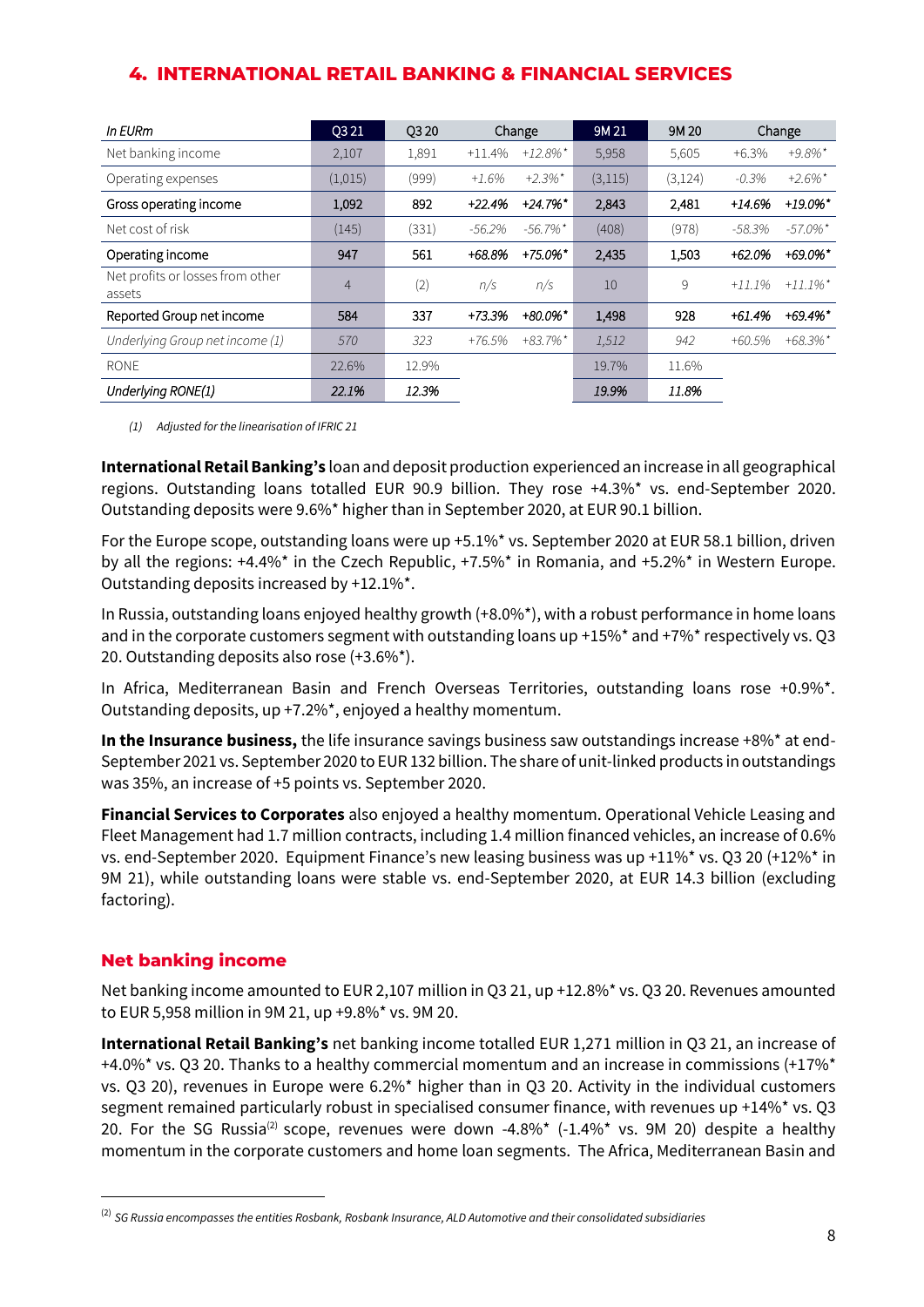French Overseas Territories scope posted revenues up +4.4%\* vs. Q3 20. International Retail Banking's net banking income totalled EUR 3,689 million in 9M 21, up +2.6%\* vs. 9M 20.

**The Insurance business** posted net banking income up +10.2%\* vs. Q3 20, at EUR 246 million in Q3 21. The gross premiums of the life insurance savings business were 59%\* higher in Q3 21 than in Q3 20, with an attractive share of unit-linked products (43%). Protection insurance saw an increase of +7%\* vs.Q3 20. Property/casualty premiums rose +10%\* (including +8%\* in France and +17%\* internationally), as did personal protection insurance (+5%\* vs. Q3 20). The Insurance business' net banking income was 8.8%\* higher in 9M 21 than in 9M 20 at EUR 720 million.

**Financial Services to Corporates'** net banking income was substantially higher (+39.9%\*) than in Q3 20, at EUR 590 million. This performance was driven primarily by the activities of ALD which posted an increase in leasing margins  $(+12\%/11)}$  vs. Q3 20) and the used car sale result (EUR 1,126 per unit in 9M 21). Financial Services to Corporates' net banking income totalled EUR 1,549 million in 9M 21, up +32.6%\* vs. 9M 20.

## **Operating expenses**

Operating expenses totalled EUR 1,015 million, an increase of +2.3%\* on a reported basis and +2.3%\* also on an underlying basis vs. Q3 20, in conjunction with the growth in revenue. As a result, the quarter generated a positive jaws effect. The cost to income ratio stood at 48.2% in Q3 21. Operating expenses amounted to EUR 3,115 million in 9M 21, an increase of +2.6%\* vs. 9M 20.

**In International Retail Banking,** operating expenses were up +3.4%\* vs. Q3 20. Operating expenses were slightly higher (+2.0%\*) in 9M 21 than in 9M 20.

In the **Insurance** business, operating expenses were in line with the expansion ambitions and rose +4.5%\* vs. Q3 20 and +4.3%\* vs. 9M 20.

In **Financial Services to Corporates**, operating expenses increased by +2.0%\* vs. Q3 20 and +4.1%\* vs. 9M 20.

## **Cost of risk**

**Q3 21:** the commercial cost of risk amounted to 43 basis points (EUR 145 million), vs. 37 basis points in Q2 21 and 102 basis points in Q3 20.

**9M 21:** the cost of risk amounted to 41 basis points (EUR 408 million). It was 98 basis points in 9M 20.

## **Contribution to Group net income**

The contribution to Group net income totalled EUR 584 million in Q3 21 (+80.0%\* vs. Q3 20) and EUR 1,498 million in 9M 21 (+69.4%\* vs. 9M 20). Underlying RONE stood at 22.1% in Q3 21 (vs. 12.3% in Q3 20) and 19.9% in 9M 21 (11.8% in 9M 20).

<sup>(1)</sup> *Based on ALD local data*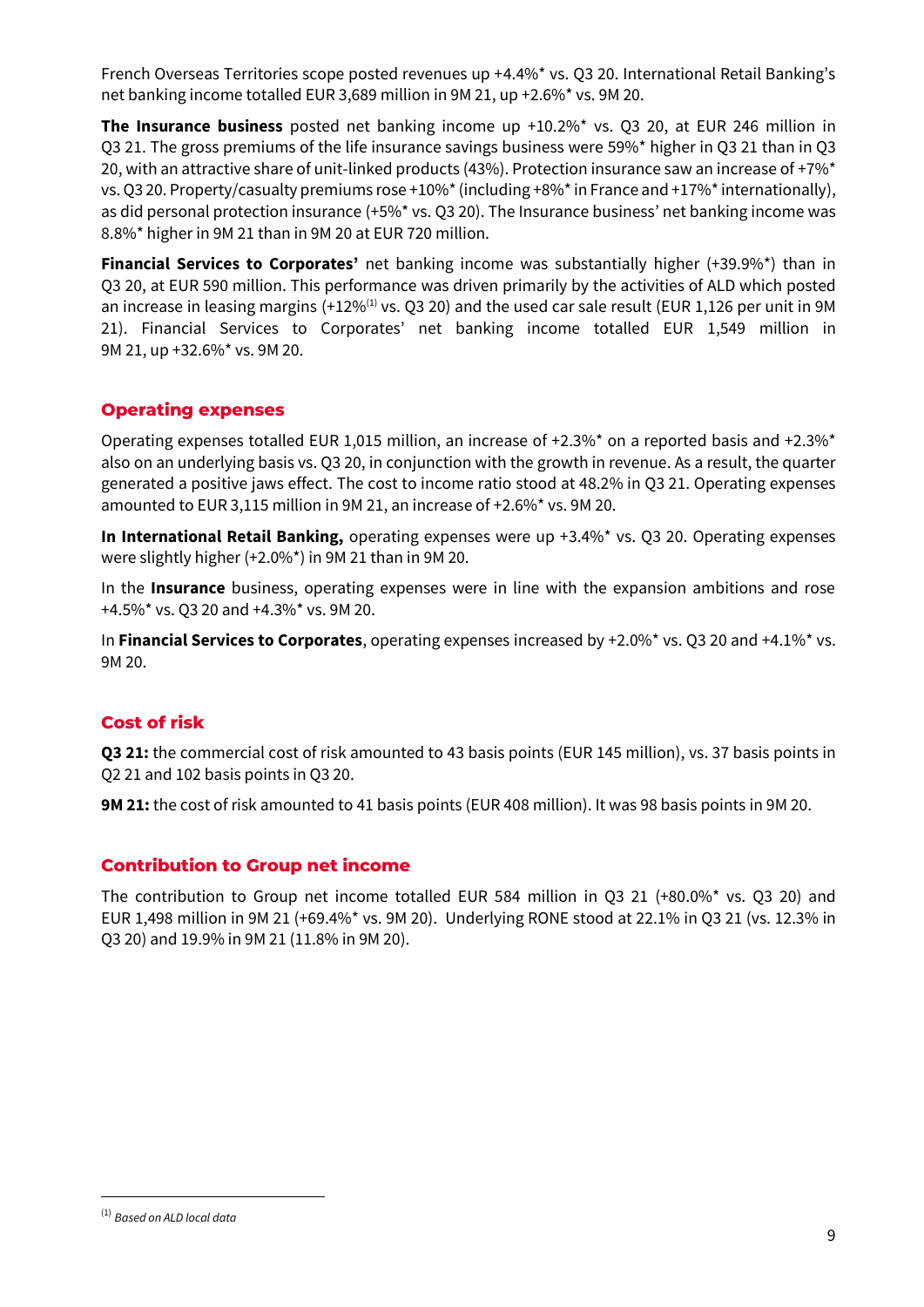## **5. GLOBAL BANKING & INVESTOR SOLUTIONS**

| In EURm                         | 0321    | O <sub>3</sub> 20 | Change                            | 9M 21   | 9M 20    | Change                           |
|---------------------------------|---------|-------------------|-----------------------------------|---------|----------|----------------------------------|
| Net banking income              | 2,361   | 2,034             | $+15.4\%$ *<br>$+16.1%$           | 7,210   | 5,541    | $+32.5\%$ *<br>$+30.1%$          |
| Operating expenses              | (1,608) | (1,478)           | $+8.8\%$<br>$+8.2\%$ <sup>*</sup> | (5,307) | (5,025)  | $+6.9\%$ <sup>*</sup><br>$+5.6%$ |
| Gross operating income          | 753     | 556               | $+34.5%$ *<br>$+35.4%$            | 1,903   | 516      | x4<br>x3.7                       |
| Net cost of risk                | (57)    | (57)              |                                   | (83)    | (818)    | $-89.5\%$ *<br>$-89.9%$          |
| Operating income                | 696     | 499               | $+38.4\%$ *<br>$+39.5%$           | 1,820   | (302)    | n/s<br>n/s                       |
| Group net income                | 563     | 381               | $+47.8%$<br>+46.6%*               | 1,441   | (223)    | n/s<br>n/s                       |
| Underlying Group net income (1) | 467     | 295               | +58.0%<br>$+56.4\%$               | 1,537   | (137)    | n/s<br>n/s                       |
| <b>RONE</b>                     | 14.7%   | 10.3%             |                                   | 13.1%   | $-2.1\%$ |                                  |
| Underlying RONE(1)              | 12.2%   | 7.9%              |                                   | 14.0%   | $-1.3%$  |                                  |

*(1) Adjusted for the linearisation of IFRIC 21*

## **Net banking income**

In Q3 21, **Global Banking & Investor Solutions** enjoyed a healthy momentum in its businesses, with revenues of EUR 2,361 million, substantially higher (+16.1%) than in Q3 20.

In 9M 21, revenues rose +30.1% vs. 9M 20 (EUR 7,210 million vs. EUR 5,541 million), and were higher than 9M 19 revenues (EUR 6,518 million).

**In Global Markets & Investor Services,** net banking income totalled EUR 1,349 million (+8.4% vs. Q3 20). It amounted to EUR 4,388 million in 9M 21 (+46.1% vs. 9M 20).

The Equity market was active, driven by commercial activity that remained buoyant throughout the quarter. The business posted revenues of EUR 814 million, up +53% vs. Q3 20, with a good performance in all activities. Volumes were particularly high on investment solutions products (structured products and listed products) and on prime services products*.*

Revenues totalled EUR 2,423 million in 9M 21 (vs. EUR 682 million in 9M 20).

Market conditions were less favourable for the Fixed Income franchise model: substantial spread compression on financing, coupled with reduced client demand in Fixed Income markets. The environment was also unfavourable in Asia. However, commercial activity remained resilient on the Corporates franchise. Fixed Income & Currency activities posted revenues of EUR 380 million in Q3 21, down -33% vs. a good Q3 20.

Revenues were 21% lower in 9M 21 compared to the exceptionally high level in 9M 20.

Securities Services' revenues saw a further increase, with revenues up +6.9% vs. Q3 20, at EUR 155 million. They were 10% higher in 9M 21 than in 9M 20, at EUR 490 million.

Securities Services' assets under custody amounted to EUR 4,475 billion, slightly higher than at end-June 2021. Over the same period, assets under administration were up +2.9%, at EUR 680 billion.

**Financing & Advisory** delivered the best historical performance, with revenues of EUR 757 million in Q3 21, up +31% vs. Q3 20. They amounted to EUR 2,110 million in 9M 21, significantly higher (+13%) than in 9M 20 (+15%<sup>\*</sup> when adjusted for changes in Group structure and at constant exchange rates).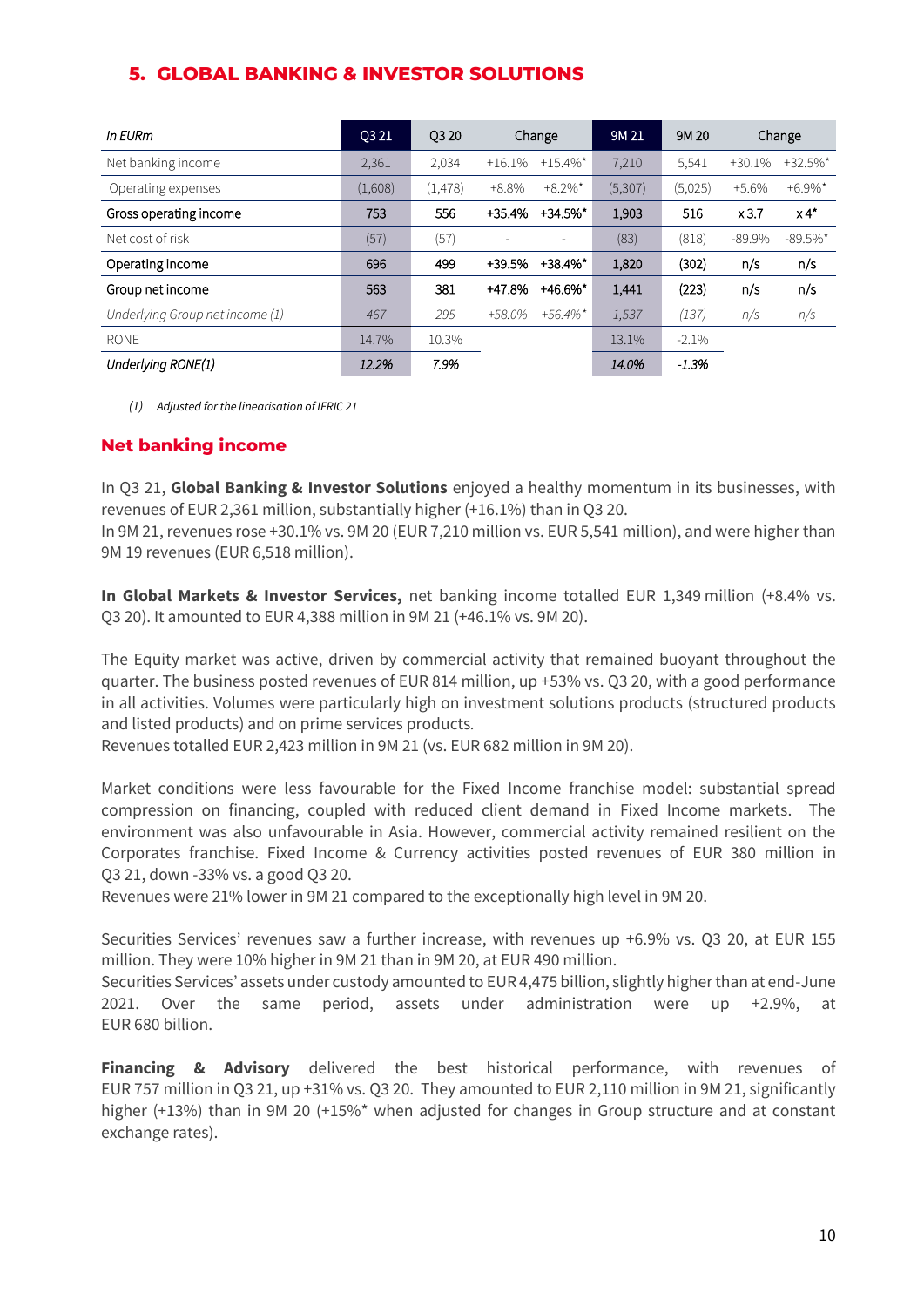Investment Banking enjoyed an excellent quarter, driven by the strong momentum of advisory, M&A and Leveraged Buyout activities. Revenues from Asset Finance, Natural Resources and Infrastructure activities and the Asset-Backed Products platform also showed a substantial increase.

Global Transaction and Payment Services continued to enjoy strong growth, up +23% vs. Q3 20.

**Asset and Wealth Management's** net banking income totalled EUR 255 million in Q3 21 (+21% vs. Q3 20). It was 6% higher in 9M 21.

Private Banking posted a substantial increase in its revenues (+20% vs. Q3 20) to EUR 184 million. The business benefited from a favourable market environment and strong commercial activity. Net inflow amounted to EUR +2.2 billion during the quarter.

Net banking income totalled EUR 528 million in 9M 21, up +2.3% vs. 9M 20 (when restated for an exceptional impact of EUR +29 million related to an insurance payout received in 2020, it is up +8.4%). Net inflow was high (EUR +6.8 billion in the first nine months) and positive in all geographical regions. Assets under management totalled EUR 127 billion. They rose +11% vs. end-September 2020.

Lyxor's net banking income amounted to EUR 64 million, an increase of +21% vs. Q3 20. Assets under management were up +28% vs. end-September 2020, at EUR 169 billion.

Revenues were 17% higher in 9M 21 than in 9M 20, with net inflow of EUR +14 billion.

## **Operating expenses**

**Q3 21:** operating expenses totalled EUR 1,608 million and EUR 1,733 million on an underlying basis. Higher underlying costs (+9.3% vs. Q3 20) can be explained by the rise in variable costs related to the increase in earnings and IFRIC 21 charges. Thanks to a very positive jaws effect, there was an improvement in the cost to income ratio of 5 points (68% vs. 73% in Q3 20).

**9M 21:** operating expenses were up +5.6% on a reported basis and +5.4% on an underlying basis.

## **Net cost of risk**

**Q3 21:** the commercial cost of risk amounted to 14 basis points (or EUR 57 million), the same level as in Q3 20.

**9M 21:** it was at a low level of 7 basis points, well below 9M 20 (66 basis points) which was adversely affected by the health crisis.

## **Contribution to Group net income**

**Q3 21:** the contribution to Group net income was EUR 563 million on a reported basis (+48% vs. Q3 20) and EUR 467 million on an underlying basis (+58% vs. Q3 20). **9M 21:** it was EUR 1,441 million and EUR 1,537 million respectively.

Global Banking & Investor Solutions posted a significant underlying RONE of 12.2% in Q3 21 and 14.0% in 9M 21.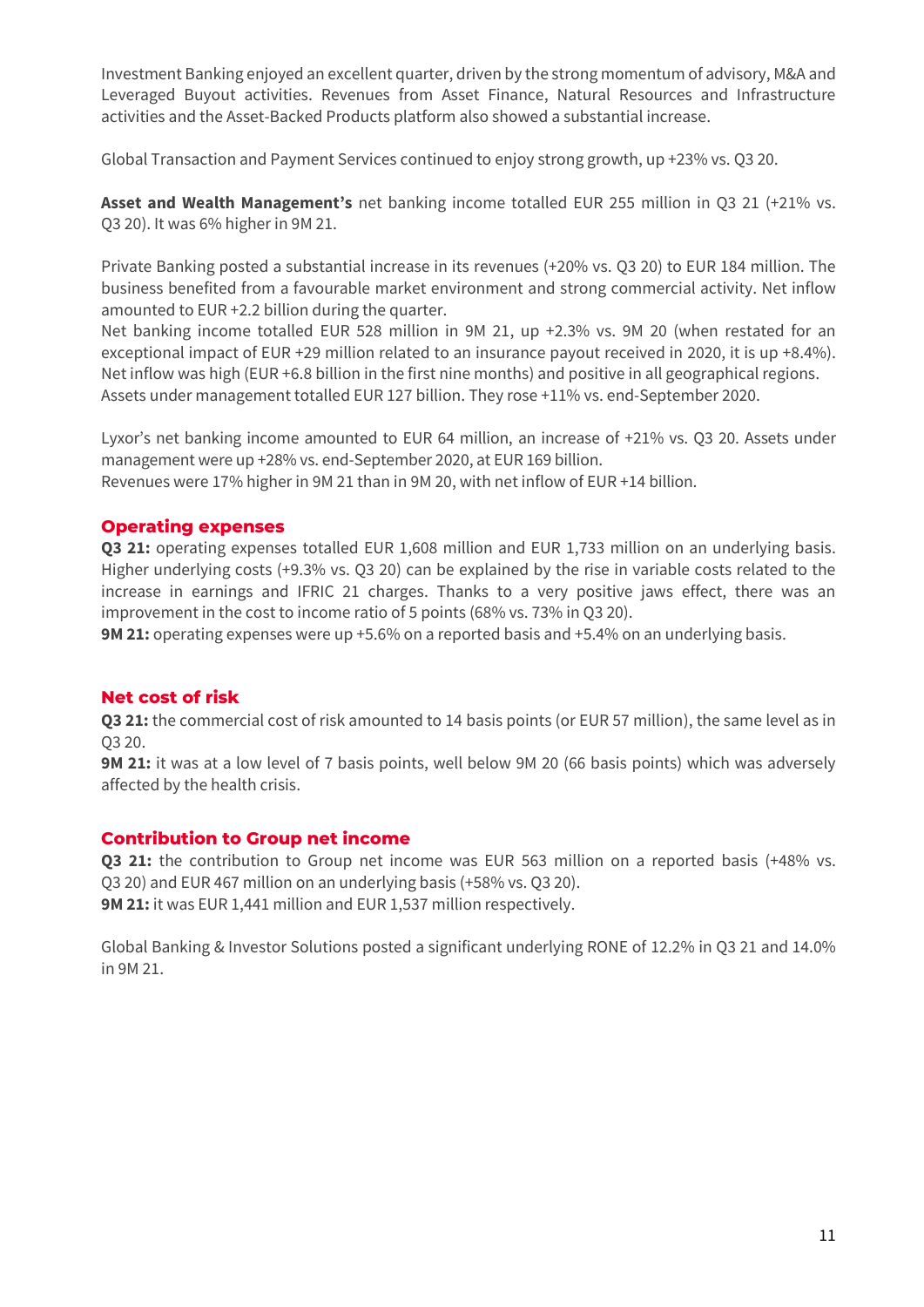# **6. CORPORATE CENTRE**

| In EURm                               | 03 21 | O <sub>3</sub> 20 | 9M 21 | 9M 20   |
|---------------------------------------|-------|-------------------|-------|---------|
| Net banking income                    | 228   | 48                | 281   | (341)   |
| Operating expenses                    | (196) | (56)              | (502) | (239)   |
| Underlying operating expenses (1)     | (110) | (69)              | (259) | (226)   |
| Gross operating income                | 32    | (8)               | (221) | (580)   |
| Underlying gross operating income (1) | 118   | (21)              | 22    | (567)   |
| Net cost of risk                      |       | ۰                 |       |         |
| Impairment losses on goodwill         |       |                   |       | (684)   |
| Income tax                            | (166) | (84)              | (6)   | (534)   |
| Reported Group net income             | 3     | (139)             | (177) | (1,995) |
| Underlying Group net income (1)       | (69)  | (137)             | (132) | (586)   |

*(1) Adjusted for the linearisation of IFRIC 21* 

The Corporate Centre includes:

- the property management of the Group's head office,
- the Group's equity portfolio,
- the Treasury function for the Group,
- certain costs related to cross-functional projects as well as certain costs incurred by the Group and not re-invoiced to the businesses.

**The Corporate Centre's net banking income totalled EUR 228 million** in Q3 21 vs. EUR +48 million in Q3 20 and EUR +281 million in 9M 21 vs. EUR -341 million in 9M 20.

**Operating expenses totalled EUR 196 million** in Q3 21 vs. EUR 56 million in Q3 20. They include the Group's transformation costs for a total amount of EUR 97 million relating to the activities of French Retail Banking (EUR 46 million), Global Banking & Investor Solutions (EUR 23 million) and the Corporate Centre (EUR 28 million). Underlying costs came to EUR 110 million in Q3 21 compared to EUR 69 million in Q3 20.

Operating expenses totalled EUR 502 million in 9M 21 vs. EUR 239 million in 9M 20. They include the Group's transformation costs for a total amount of EUR 232 million relating to the activities of French Retail Banking (EUR 106 million), Global Banking & Investor Solutions (EUR 66 million) and the Corporate Centre (EUR 60 million). Underlying costs came to EUR 259 million in 9M 21 compared to EUR 226 million in 9M 20.

**Gross operating income totalled EUR 32 million in Q3 21** vs. EUR -8 million in Q3 20 and EUR -221 million in 9M21 vs. EUR -580 million in 9M 20. Underlying gross operating income came to EUR +22 million in 9M 21.

The **Corporate Centre's contribution to Group net income was EUR 3 million** in Q3 21 vs. EUR -139 million in Q3 20 and EUR -177 million in 9M 21 vs. EUR -1,995 million in 9M 20. It includes a capital gain on a property sale amounting to EUR 185 million, before tax is taken into account (EUR 132 million net of tax).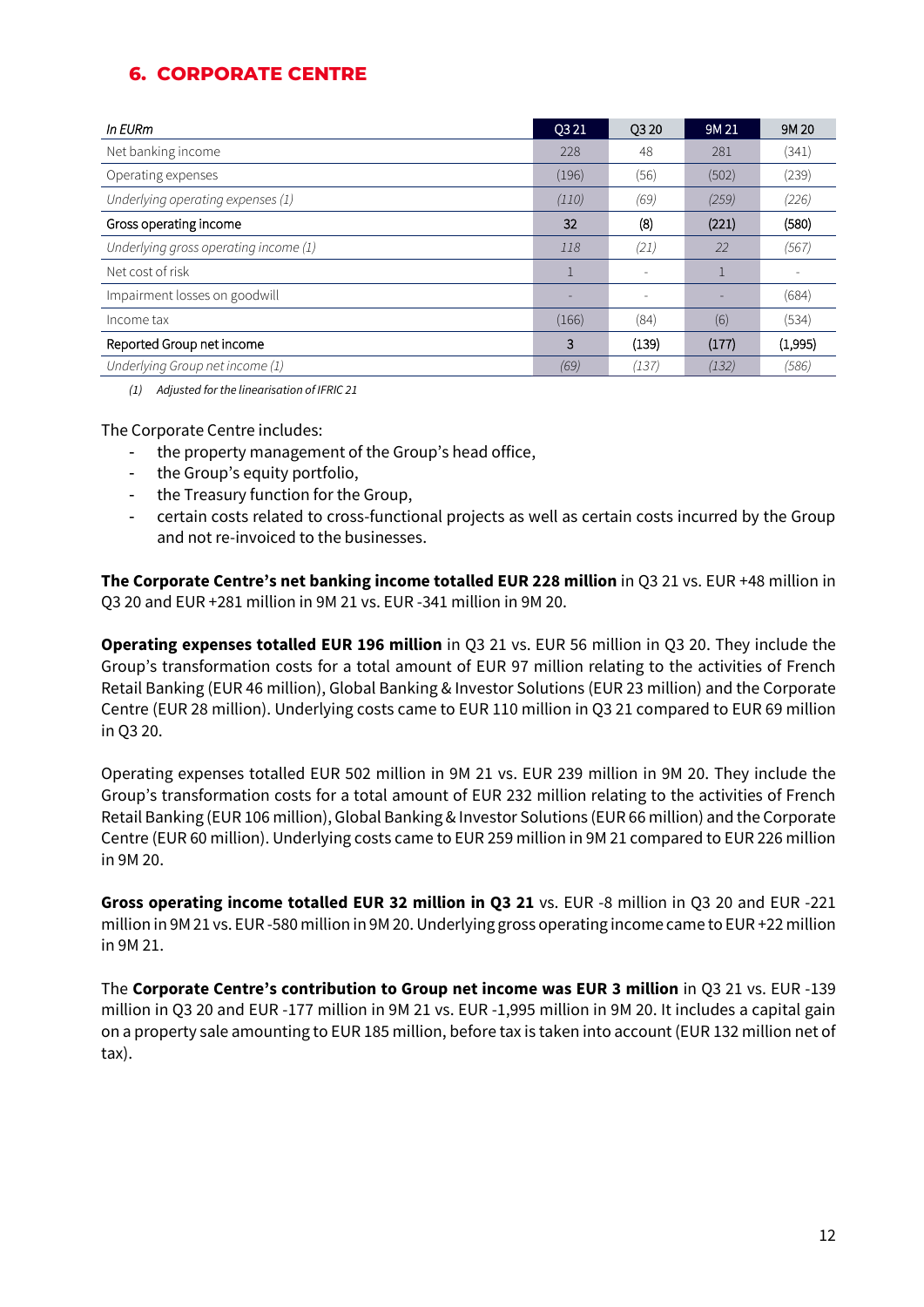# **7. CONCLUSION**

The Group delivered an excellent performance in the first 9 months of 2021. All the businesses experienced healthy revenue growth, compared to the first 9 months of 2020, and a improvement in their cost to income ratio due to disciplined cost management.

At end-September 2021, the Group's CET1 ratio stood at 13.4%<sup>(1)</sup> comfortably above its regulatory requirement, after taking account of the distribution provision of EUR 2.03<sup>(2)</sup> (financing both dividend and share buyback) and the capital impact of the announced share buyback programme of around EUR 470 million. Authorised by the ECB on September 30<sup>th</sup> 2021, the Group intends to implement the programme as from November  $4<sup>th</sup>$  and by end-2021. During this period, the group will suspend the liquidity contract.

Furthermore, the Group continues to execute its strategy with the achievement, this quarter, of a new key milestone. On October  $12<sup>th</sup>$ , the Group provided information on the model and the detailed organisational structure of its new French Retail Bank. The project to merge the networks is therefore progressing according to the announced timetable. The other businesses are successfully rolling out their strategy presented at the dedicated Investor Days.

<sup>(1)</sup> *Phased-in ratio; fully-loaded ratio of 13.2%*

*<sup>(2)</sup> Based on a payout ratio of 50% of underlying Group net income after deducting interest on deeply subordinated notes and undated subordinated notes*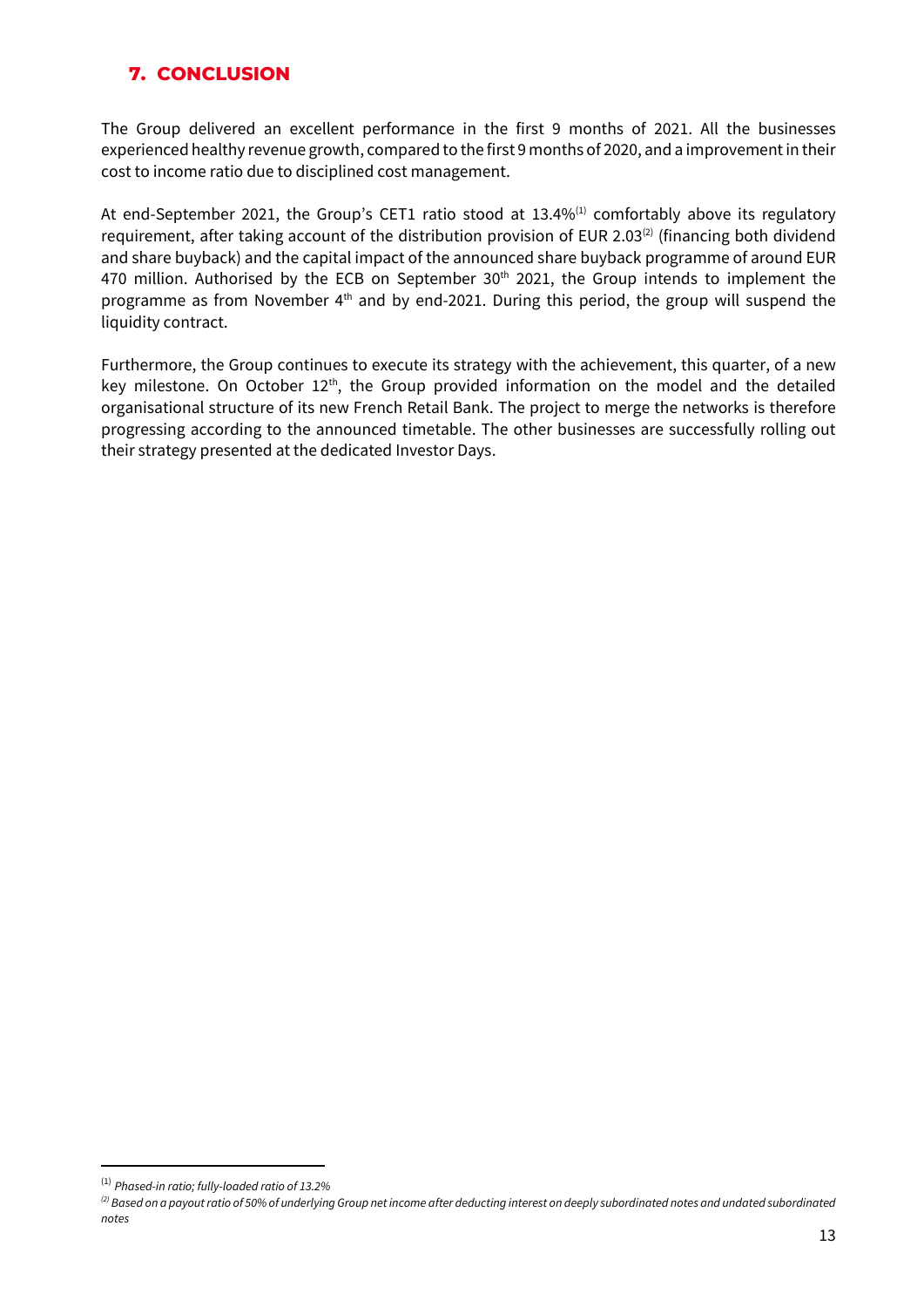# **8. 2021 FINANCIAL CALENDAR**

#### 2021 Financial communication calendar

| Fourth quarter and FY 2021 results         |
|--------------------------------------------|
| First quarter 2022 results                 |
| 2022 General Meeting                       |
| Second quarter and first half 2022 results |
| Third quarter and nine-month 2022 results  |
|                                            |

**The Alternative Performance Measures, notably the notions of net banking income for the pillars, operating expenses, IFRIC 21 adjustment, (commercial) cost of risk in basis points, ROE, ROTE, RONE, net assets, tangible net assets, and the amounts serving as a basis for the different restatements carried out (in particular the transition from published data to underlying data) are presented in the methodology notes, as are the principles for the presentation of prudential ratios.**

This document contains forward-looking statements relating to the targets and strategies of the Societe Generale Group.

These forward-looking statements are based on a series of assumptions, both general and specific, in particular the application of accounting principles and methods in accordance with IFRS (International Financial Reporting Standards) as adopted in the European Union, as well as the application of existing prudential regulations.

These forward-looking statements have also been developed from scenarios based on a number of economic assumptions in the context of a given competitive and regulatory environment. The Group may be unable to: - anticipate all the risks, uncertainties or other factors likely to affect its business and to appraise their potential consequences;

- evaluate the extent to which the occurrence of a risk or a combination of risks could cause actual results to differ materially from those provided in this document and the related presentation.

Therefore, although Societe Generale believes that these statements are based on reasonable assumptions, these forward-looking statements are subject to numerous risks and uncertainties, including matters not yet known to it or its management or not currently considered material, and there can be no assurance that anticipated events will occur or that the objectives set out will actually be achieved. Important factors that could cause actual results to differ materially from the results anticipated in the forward-looking statements include, among others, overall trends in general economic activity and in Societe Generale's markets in particular, regulatory and prudential changes, and the success of Societe Generale's strategic, operating and financial initiatives.

More detailed information on the potential risks that could affect Societe Generale's financial results can be found in the section "Risk Factors" in our Universal Registration Document filed with the French Autorité des Marchés Financiers (which is available on https://investors.societegenerale.com/en).

Investors are advised to take into account factors of uncertainty and risk likely to impact the operations of the Group when considering the information contained in such forward-looking statements. Other than as required by applicable law, Societe Generale does not undertake any obligation to update or revise any forward-looking information or statements. Unless otherwise specified, the sources for the business rankings and market positions are internal.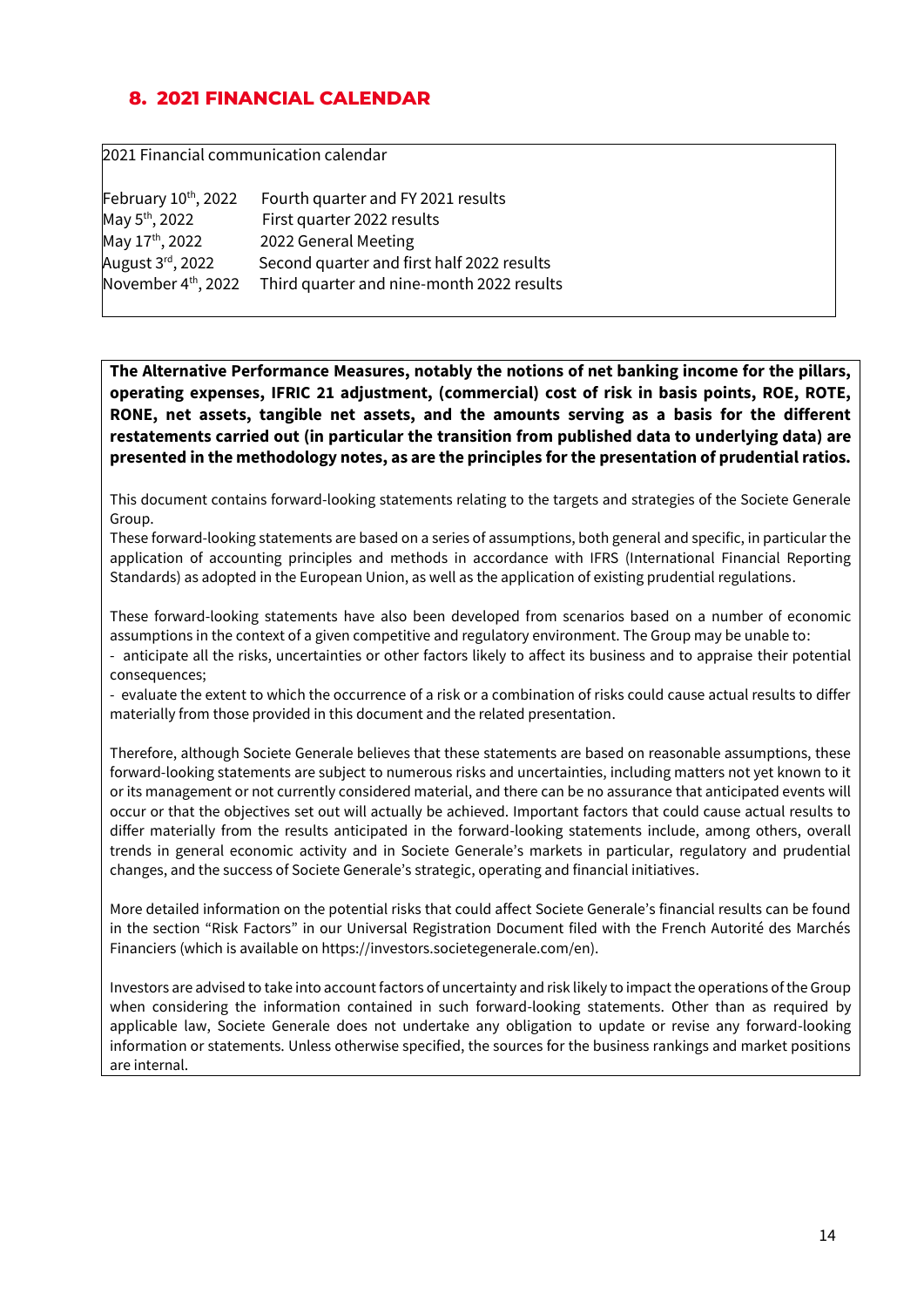# **9. APPENDIX 1: FINANCIAL DATA**

## **GROUP NET INCOME BY CORE BUSINESS**

| In EURm                                                              | Q3 21 | O <sub>3</sub> 20 | Change | 9M 21 | 9M 20   | Change |
|----------------------------------------------------------------------|-------|-------------------|--------|-------|---------|--------|
| <b>French Retail Banking</b>                                         | 451   | 283               | 59.4%  | 1,092 | 562     | 94.3%  |
| <b>International Retail Banking and</b><br><b>Financial Services</b> | 584   | 337               | 73.3%  | 1.498 | 928     | 61.4%  |
| <b>Global Banking and Investor Solutions</b>                         | 563   | 381               | 47.8%  | 1,441 | (223)   | n/s    |
| <b>Core Businesses</b>                                               | 1,598 | 1.001             | 59.6%  | 4,031 | 1.267   | x3.2   |
| <b>Corporate Centre</b>                                              | 3     | (139)             | n/s    | (177) | (1,995) | 91.1%  |
| Group                                                                | 1,601 | 862               | 85.7%  | 3,854 | (728)   | n/s    |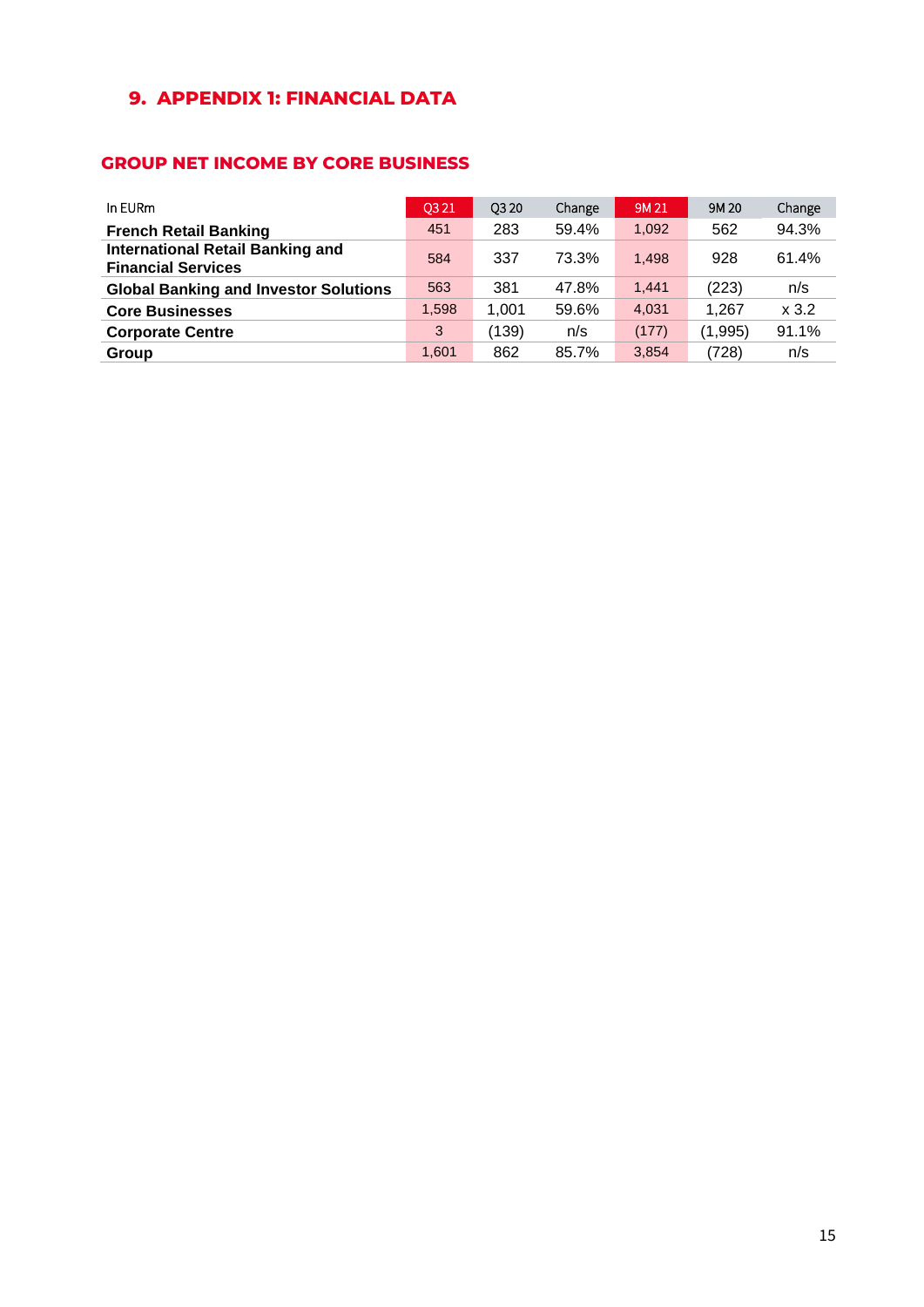## **CONSOLIDATED BALANCE SHEET**

|                                                                            | 30.09.2021 | 31.12.2020 |
|----------------------------------------------------------------------------|------------|------------|
| Cash, due from central banks                                               | 176,531    | 168,179    |
| Financial assets at fair value through profit or loss                      | 436,594    | 429,458    |
| Hedging derivatives                                                        | 14,021     | 20,667     |
| Financial assets measured at fair value through other comprehensive income | 45,780     | 52,060     |
| Securities at amortised cost                                               | 18,687     | 15,635     |
| Due from banks at amortised cost                                           | 66,144     | 53,380     |
| Customer loans at amortised cost                                           | 475,923    | 448,761    |
| Revaluation differences on portfolios hedged against interest rate risk    | 172        | 378        |
| Investment of insurance activities                                         | 174,240    | 166,854    |
| Tax assets                                                                 | 4,307      | 5,001      |
| Other assets                                                               | 78,469     | 67,341     |
| Non-current assets held for sale                                           | 390        | 6          |
| Investments accounted for using the equity method                          | 95         | 100        |
| Tangible and intangible assets                                             | 31,180     | 30,088     |
| Goodwill                                                                   | 3,821      | 4,044      |
| Total                                                                      | 1,526,354  | 1,461,952  |

|                                                                         | 30.09.2021 | 31.12.2020 |
|-------------------------------------------------------------------------|------------|------------|
| Central banks                                                           | 6,684      | 1,489      |
| Financial liabilities at fair value through profit or loss              | 386,465    | 390,247    |
| Hedging derivatives                                                     | 9,576      | 12,461     |
| Debt securities issued                                                  | 133,194    | 138,957    |
| Due to banks                                                            | 148,430    | 135,571    |
| Customer deposits                                                       | 497,155    | 456,059    |
| Revaluation differences on portfolios hedged against interest rate risk | 4,250      | 7,696      |
| <b>Tax liabilities</b>                                                  | 1,683      | 1,223      |
| Other liabilities                                                       | 96,568     | 84,937     |
| Non-current liabilities held for sale                                   | 125        |            |
| Liabilities related to insurance activities contracts                   | 152,619    | 146,126    |
| Provisions                                                              | 4,491      | 4,775      |
| Subordinated debts                                                      | 15,826     | 15,432     |
| <b>Total liabilities</b>                                                | 1,457,066  | 1,394,973  |
| <b>SHAREHOLDERS' EQUITY</b>                                             |            |            |
| Shareholders' equity, Group share                                       |            |            |
| Issued common stocks and capital reserves                               | 22,364     | 22,333     |
| Other equity instruments                                                | 7,534      | 9,295      |
| Retained earnings                                                       | 30,866     | 32,076     |
| Net income                                                              | 3,854      | (258)      |
| Sub-total                                                               | 64,618     | 63,446     |
| Unrealised or deferred capital gains and losses                         | (980)      | (1, 762)   |
| Sub-total equity, Group share                                           | 63,638     | 61,684     |
| Non-controlling interests                                               | 5,650      | 5,295      |
| <b>Total equity</b>                                                     | 69,288     | 66,979     |
| <b>Total</b>                                                            | 1,526,354  | 1,461,952  |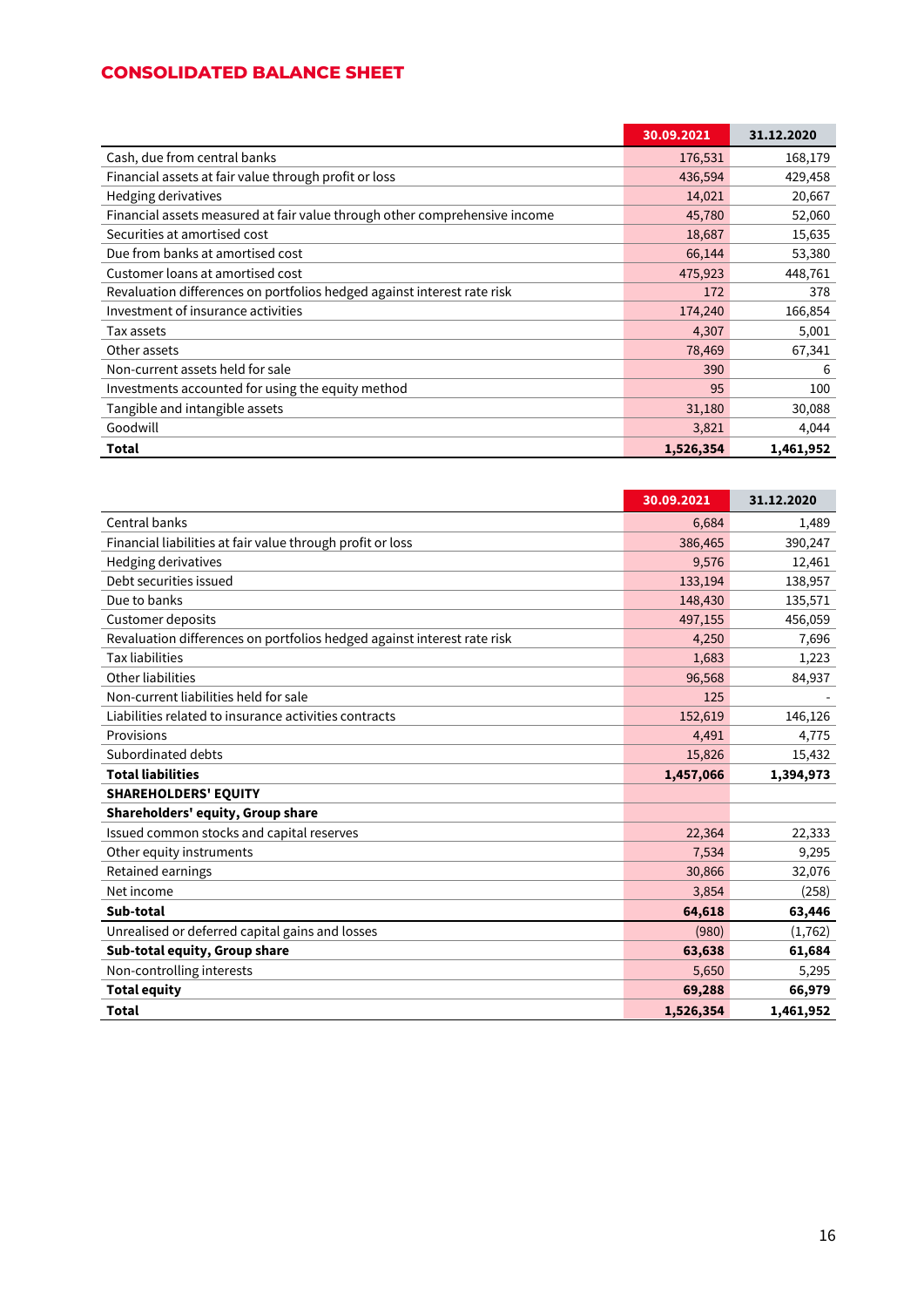# **10.APPENDIX 2: METHODOLOGY**

**1 –The financial information presented in respect of Q3 and 9M 2021 was examined by the Board of Directors on November 3<sup>rd</sup>, 2021** and has been prepared in accordance with IFRS as adopted in the European Union and applicable at that date. This information has not been audited.

## **2 - Net banking income**

The pillars' net banking income is defined on page 41 of Societe Generale's 2021 Universal Registration Document. The terms "Revenues" or "Net Banking Income" are used interchangeably. They provide a normalised measure of each pillar's net banking income taking into account the normative capital mobilised for its activity.

## **3 - Operating expenses**

Operating expenses correspond to the "Operating Expenses" as presented in note 8.1 to the Group's consolidated financial statements as at December 31<sup>st</sup>, 2020 (pages 466 et seq. of Societe Generale's 2021 Universal Registration Document). The term "costs" is also used to refer to Operating Expenses. The Cost/Income Ratio is defined on page 41 of Societe Generale's 2021 Universal Registration Document.

## **4 - IFRIC 21 adjustment**

The IFRIC 21 adjustment corrects the result of the charges recognised in the accounts in their entirety when they are due (generating event) so as to recognise only the portion relating to the current quarter, i.e. a quarter of the total. It consists in smoothing the charge recognised accordingly over the financial year in order to provide a more economic idea of the costs actually attributable to the activity over the period analysed.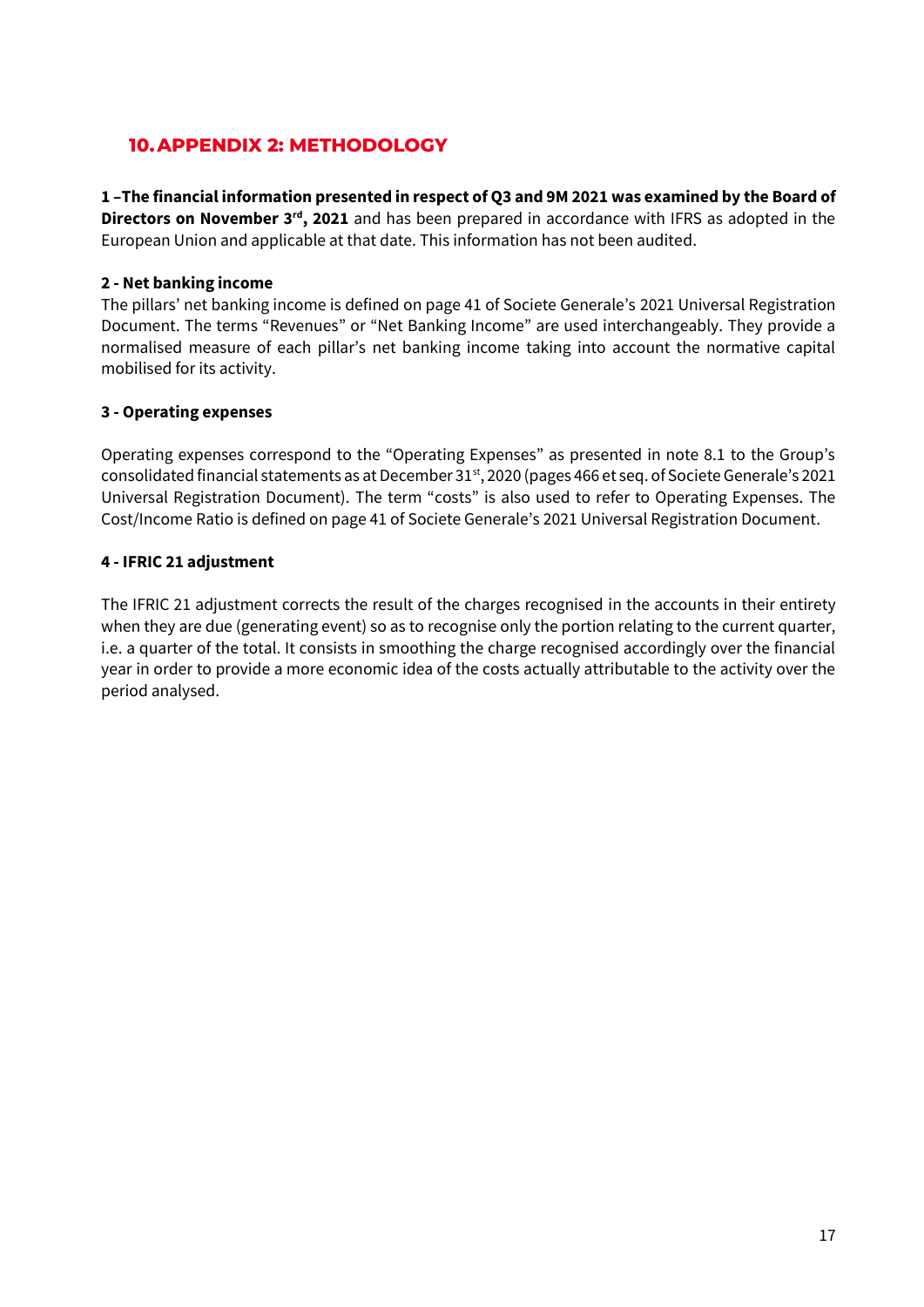## **5 – Exceptional items – Transition from accounting data to underlying data**

It may be necessary for the Group to present underlying indicators in order to facilitate the understanding of its actual performance. The transition from published data to underlying data is obtained by restating published data for exceptional items and the IFRIC 21 adjustment.

Moreover, the Group restates the revenues and earnings of the French Retail Banking pillar for PEL/CEL provision allocations or write-backs. This adjustment makes it easier to identify the revenues and earnings relating to the pillar's activity, by excluding the volatile component related to commitments specific to regulated savings.

The reconciliation enabling the transition from published accounting data to underlying data is set out in the table below:

| Q3 21 (in EURm)                                                  | Operating<br>Expenses | Net profit or<br>losses from<br>other assets | Impairment losses<br>on goodwill | Income<br>tax | Group net<br>income | <b>Business</b>                 |
|------------------------------------------------------------------|-----------------------|----------------------------------------------|----------------------------------|---------------|---------------------|---------------------------------|
| Reported                                                         | (4,170)               | 175                                          |                                  | (699)         | 1.601               |                                 |
| (+) IFRIC 21 linearisation                                       | (199)                 |                                              |                                  | 46            | (149)               |                                 |
| $(+)$ Transformation charges <sup>(*)</sup>                      | 97                    |                                              |                                  | (27)          | 70                  | Corporate Center <sup>(1)</sup> |
| (+) Capital gains on<br>Haussmann office disposal <sup>(*)</sup> |                       | (185)                                        |                                  | 53            | (132)               | Corporate Center                |
| Underlying                                                       | (4,272)               | (10)                                         |                                  | (627)         | 1.391               |                                 |

| Q3 20 (in EURm)            | Operating<br><b>Expenses</b> | Net profit or<br>losses from<br>other assets | Impairment losses<br>on goodwill | Income<br>tax | Group net<br>income | <b>Business</b> |
|----------------------------|------------------------------|----------------------------------------------|----------------------------------|---------------|---------------------|-----------------|
| Reported                   | (3,825)                      | (2)                                          |                                  | (467)         | 862                 |                 |
| (+) IFRIC 21 linearisation | (177                         |                                              |                                  | 53            | (120)               |                 |
| Underlying                 | (4,002)                      | (2                                           |                                  | (414)         | 742                 |                 |

| 9M 21 (in EURm)                                                  | Operating<br>Expenses | Net profit or<br>losses from<br>other assets | Impairment losses on<br>goodwill | Income<br>tax | Group net<br>income | <b>Business</b>                 |
|------------------------------------------------------------------|-----------------------|----------------------------------------------|----------------------------------|---------------|---------------------|---------------------------------|
| Reported                                                         | (13,025)              | 186                                          |                                  | (1,386)       | 3.854               |                                 |
| (+) IFRIC 21 linearisation                                       | 199                   |                                              |                                  | (46)          | 149                 |                                 |
| $(+)$ Transformation charges <sup>(*)</sup>                      | 232                   |                                              |                                  | (65)          | 167                 | Corporate Center <sup>(2)</sup> |
| (+) Capital gains on<br>Haussmann office disposal <sup>(*)</sup> |                       | (185)                                        |                                  | 53            | (132)               | Corporate Center                |
| Underlying                                                       | (12,594)              |                                              |                                  | (1, 444)      | 4,038               |                                 |

|                                        |                 | Net profit or |                      |         |           |                  |
|----------------------------------------|-----------------|---------------|----------------------|---------|-----------|------------------|
|                                        | Operating       | losses from   | Impairment losses on | Income  | Group net |                  |
| 9M 20 (in EURm)                        | <b>Expenses</b> | other assets  | goodwill             | tax     | income    | <b>Business</b>  |
| Reported                               | (12.363)        | 82            | (684)                | (1,079) | (728)     |                  |
| (+) IFRIC 21 linearisation             | 177             |               |                      | (53)    | 120       |                  |
| (+) Group refocusing plan              |                 |               |                      |         |           | Corporate center |
| (-) Goodwill impairment <sup>(*)</sup> |                 |               | 684                  |         | 684       | Corporate center |
| (-) DTA impairment <sup>(*)</sup>      |                 |               |                      | 650     | 650       | Corporate center |
| Underlying                             | (12, 186)       | 159           | 0                    | (482)   | 803       |                  |

<sup>(\*)</sup> *Exceptional item*

*<sup>(1)</sup> Transformation and/or restructuring charges in Q3 21 related to French Retail Banking (EUR 46m), Global Banking & Investor Solutions (EUR 23m) and Corporate Centre (EUR 28m)* 

*<sup>(2)</sup> Transformation and/or restructuring charges in 9M 21 related to French Retail Banking (EUR 106m), Global Banking & Investor Solutions (EUR 66m) and Corporate Centre (EUR 60m)*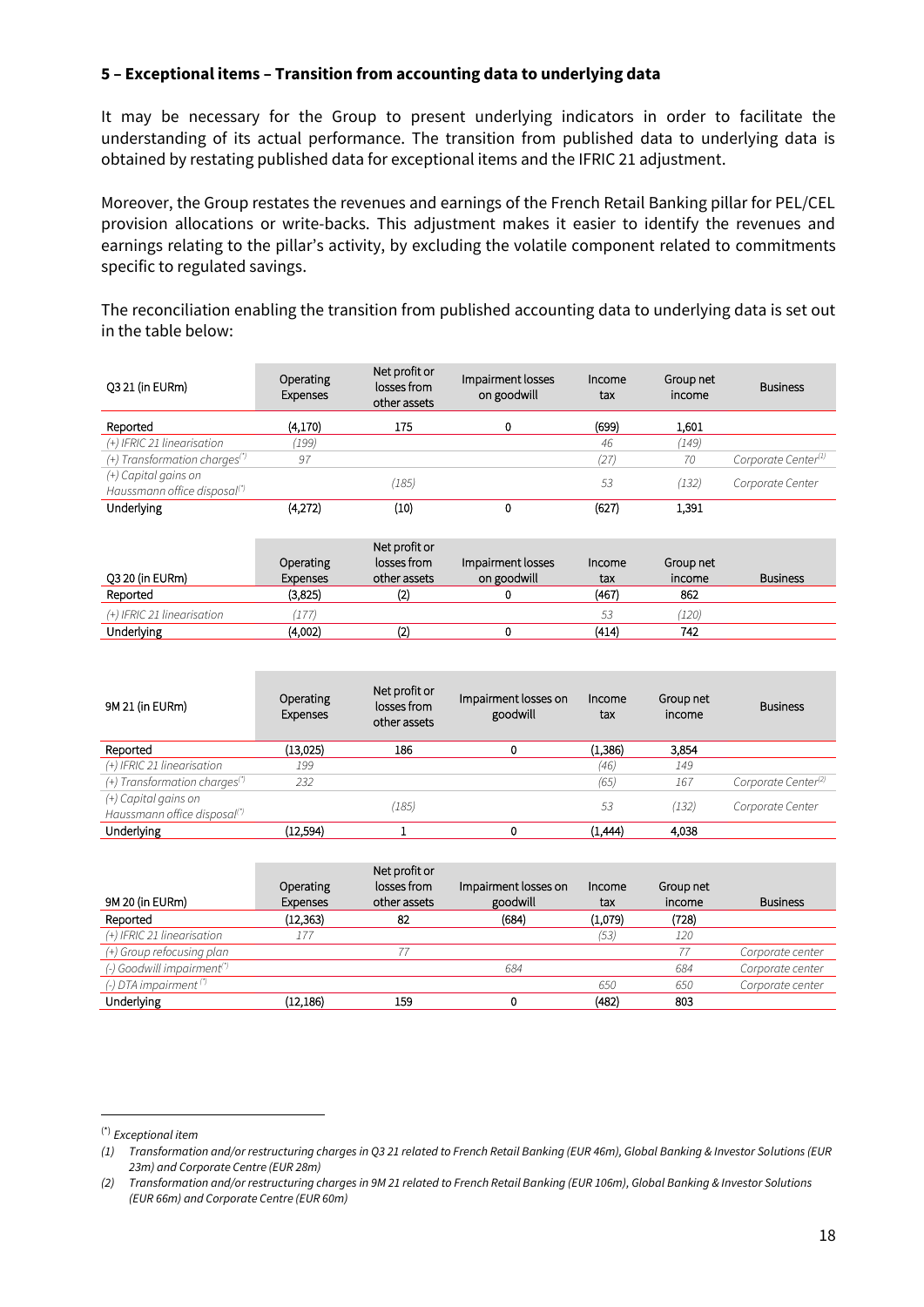## **6 - Cost of risk in basis points, coverage ratio for doubtful outstandings**

The cost of risk or commercial cost of risk is defined on pages 43 and 635 of Societe Generale's 2021 Universal Registration Document. This indicator makes it possible to assess the level of risk of each of the pillars as a percentage of balance sheet loan commitments, including operating leases.

|                                                               | $(ln$ EUR m $)$         | Q3 21   | Q3 20    | 9M 21   | 9M 20    |
|---------------------------------------------------------------|-------------------------|---------|----------|---------|----------|
|                                                               | Net Cost Of Risk        | (5)     | 130      | 124     | 821      |
| French Retail Banking                                         | Gross loans Outstanding | 217,332 | 217,156  | 217,549 | 208,604  |
|                                                               | Cost of Risk in bp      | (1)     | 24       | 8       | 52       |
|                                                               | Net Cost Of Risk        | 145     | 331      | 408     | 978      |
| <b>International Retail Banking</b><br>and Financial Services | Gross loans Outstanding | 134,725 | 129,838  | 132,088 | 133,240  |
|                                                               | Cost of Risk in bp      | 43      | 102      | 41      | 98       |
|                                                               | Net Cost Of Risk        | 57      | 57       | 83      | 818      |
| Global Banking and Investor<br>Solutions                      | Gross loans Outstanding | 167,410 | 162,429  | 161,432 | 165,389  |
|                                                               | Cost of Risk in bp      | 14      | 14       |         | 66       |
|                                                               | Net Cost Of Risk        | (1)     | $\Omega$ | (1)     | $\Omega$ |
| <b>Corporate Centre</b>                                       | Gross loans Outstanding | 14,244  | 12,400   | 13,589  | 10,800   |
|                                                               | Cost of Risk in bp      | (1)     | (1)      | (1)     | 1        |
|                                                               | Net Cost Of Risk        | 196     | 518      | 614     | 2,617    |
| Societe Generale Group                                        | Gross loans Outstanding | 533,711 | 521,822  | 524,659 | 518,033  |
|                                                               | Cost of Risk in bp      | 15      | 40       | 16      | 67       |

The **gross coverage ratio for doubtful outstandings** is calculated as the ratio of provisions recognised in respect of the credit risk to gross outstandings identified as in default within the meaning of the regulations, without taking account of any guarantees provided. This coverage ratio measures the maximum residual risk associated with outstandings in default ("doubtful").

## **7 - ROE, ROTE, RONE**

The notions of ROE (Return on Equity) and ROTE (Return on Tangible Equity), as well as their calculation methodology, are specified on page 43 and 44 of Societe Generale's 2021 Universal Registration Document. This measure makes it possible to assess Societe Generale's return on equity and return on tangible equity.

RONE (Return on Normative Equity) determines the return on average normative equity allocated to the Group's businesses, according to the principles presented on page 44 of Societe Generale's 2021 Universal Registration Document.

Group net income used for the ratio numerator is book Group net income adjusted for "interest net of tax payable on deeply subordinated notes and undated subordinated notes, interest paid to holders of deeply subordinated notes and undated subordinated notes, issue premium amortisations" and "unrealised gains/losses booked under shareholders' equity, excluding conversion reserves" (see methodology note No. 9). For ROTE, income is also restated for goodwill impairment.

Details of the corrections made to book equity in order to calculate ROE and ROTE for the period are given in the table below: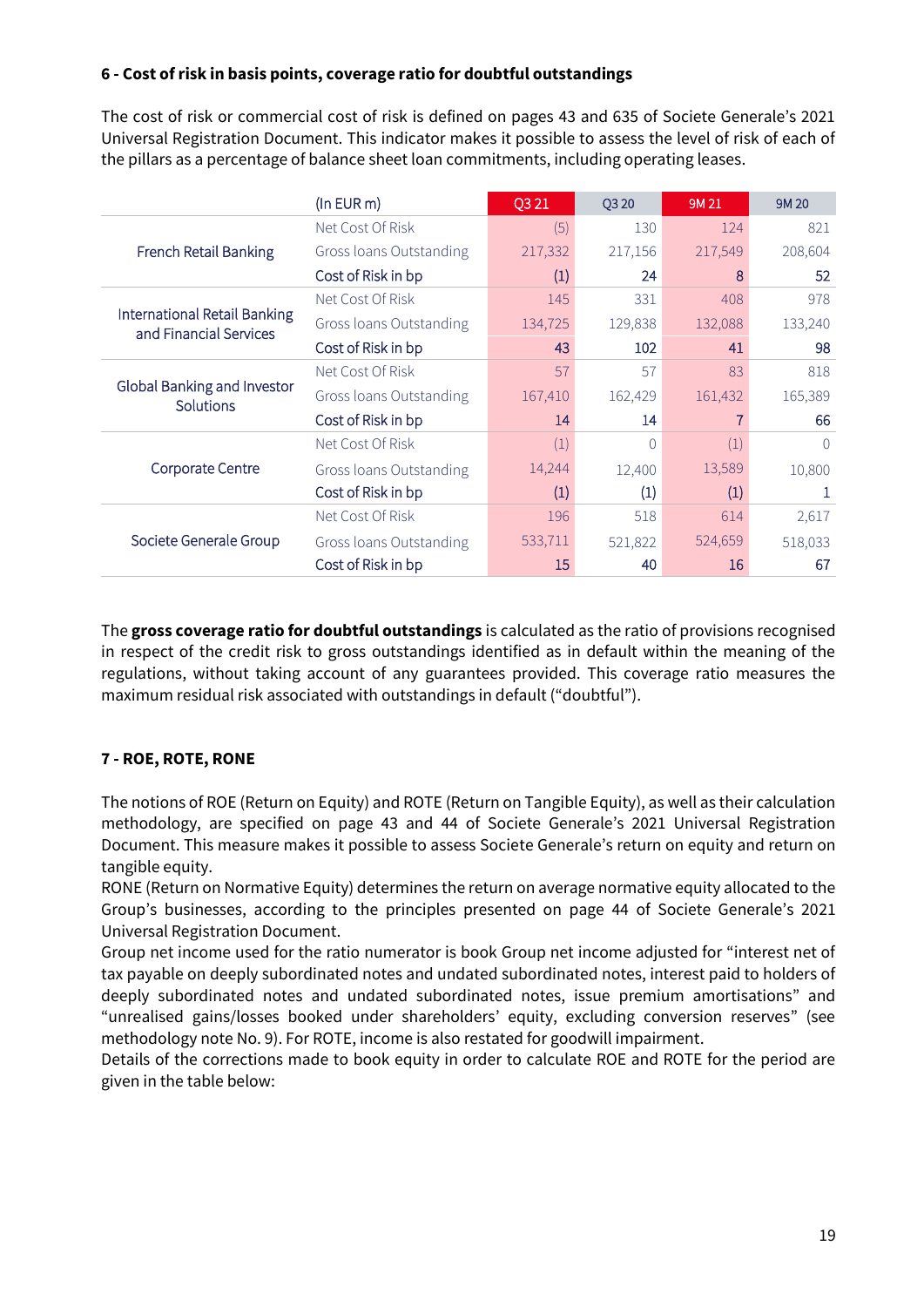# **ROTE calculation: calculation methodology**

| End of period                                                                                                                                                                                 | Q3 21    | Q3 20    | 9M 21    | 9M 20   |
|-----------------------------------------------------------------------------------------------------------------------------------------------------------------------------------------------|----------|----------|----------|---------|
| Shareholders' equity Group share                                                                                                                                                              | 63,638   | 60,593   | 63,638   | 60,593  |
| Deeply subordinated notes                                                                                                                                                                     | (7,820)  | (7, 873) | (7,820)  | (7,873) |
| Undated subordinated notes<br>Interest net of tax payable to holders of deeply<br>subordinated notes & undated subordinated notes,<br>interest paid to holders of deeply subordinated notes & |          | (274)    |          | (274)   |
| undated subordinated notes, issue premium amortisations                                                                                                                                       | (34)     | (4)      | (34)     | (4)     |
| OCI excluding conversion reserves                                                                                                                                                             | (613)    | (875)    | (613)    | (875)   |
| Dividend provision <sup>(1)</sup>                                                                                                                                                             | (1, 726) | (178)    | (1, 726) | (178)   |
| ROE equity end-of-period                                                                                                                                                                      | 53,445   | 51,389   | 53,445   | 51,389  |
| Average ROE equity                                                                                                                                                                            | 52,947   | 51,396   | 52,215   | 52,352  |
| Average Goodwill                                                                                                                                                                              | (3,927)  | (3,928)  | (3,927)  | (4,253) |
| Average Intangible Assets                                                                                                                                                                     | (2,599)  | (2,464)  | (2,549)  | (2,417) |
| Average ROTE equity                                                                                                                                                                           | 46,421   | 45,004   | 45,739   | 45,682  |
| Group net Income (a)                                                                                                                                                                          | 1,601    | 862      | 3,854    | (728)   |
| Underlying Group net income (b)                                                                                                                                                               | 1,391    | 742      | 4,038    | 803     |
| Interest on deeply subordinated notes and undated<br>subordinated notes (c)                                                                                                                   | (130)    | (127)    | (439)    | (447)   |
| Cancellation of goodwill impairment (d)                                                                                                                                                       |          |          |          | 684     |
| Ajusted Group net Income (e) = $(a) + (c) + (d)$                                                                                                                                              | 1,471    | 735      | 3,415    | (491)   |
| Ajusted Underlying Group net Income (f)=(b)+(c)                                                                                                                                               | 1,261    | 615      | 3,599    | 356     |
|                                                                                                                                                                                               |          |          |          |         |
| Average ROTE equity (g)                                                                                                                                                                       | 46,421   | 45,004   | 45,739   | 45,682  |
| ROTE [quarter: (4*e/g), 9M: (4/3*e/g)]                                                                                                                                                        | 12.7%    | 6.5%     | 10.0%    | $-1.4%$ |
|                                                                                                                                                                                               |          |          |          |         |
| Underlying ROTE                                                                                                                                                                               | 46,210   | 44,884   | 45,923   | 47,213  |
| Underlying ROTE [quarter: (4*f/h), 9M: (4/3*f/h)]                                                                                                                                             | 10.9%    | 5.5%     | 10.4%    | 1.0%    |

## **RONE calculation: Average capital allocated to Core Businesses (in EURm)**

| In EURm                                                | <b>0321</b> | <b>Q320</b> | Change   | 9M 21  | 9M 20  | Change   |
|--------------------------------------------------------|-------------|-------------|----------|--------|--------|----------|
| French Retail Banking                                  | 11,025      | 11,879      | $-7.2\%$ | 11,201 | 11,507 | $-2.7\%$ |
| International Retail Banking and Financial<br>Services | 10,340      | 10.468      | $-1.2\%$ | 10,154 | 10,627 | $-4.5\%$ |
| Global Banking and Investor Solutions                  | 15,327      | 14,868      | $3.1\%$  | 14,687 | 14,306 | 2.7%     |
| <b>Core Businesses</b>                                 | 36,693      | 37,215      | $-1.4\%$ | 36,042 | 36,440 | $-1.1\%$ |
| Corporate Center                                       | 16,254      | 14,180      | 14.6%    | 16,173 | 15,912 | 1.6%     |
| Group                                                  | 52,947      | 51,396      | $3.0\%$  | 52,215 | 52,352 | $-0.3\%$ |

*(1) The provision is calculated on a payout ratio of 50% of underlying Group net income, excluding linearisation of IFRIC 21, after deducting interest on deeply subordinated notes and undated subordinated notes*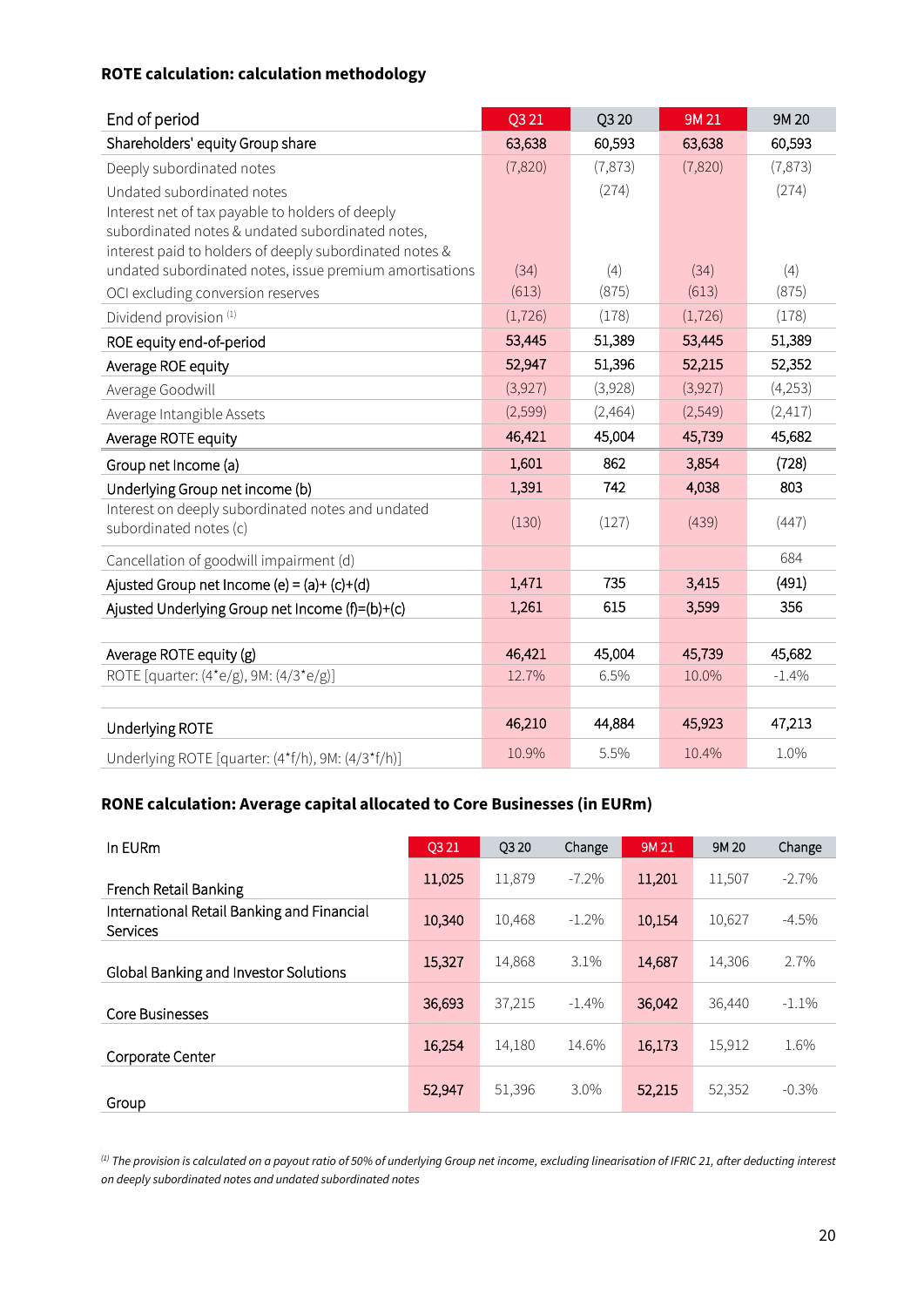#### **8 - Net assets and tangible net assets**

Net assets and tangible net assets are defined in the methodology, page 46 of the Group's 2021 Universal Registration Document. The items used to calculate them are presented below:

| End of period                                                                                                                                                                                                             | 9M 21   | H <sub>1</sub> 21 | 2020    |
|---------------------------------------------------------------------------------------------------------------------------------------------------------------------------------------------------------------------------|---------|-------------------|---------|
| Shareholders' equity Group share                                                                                                                                                                                          | 63,638  | 63,136            | 61,684  |
| Deeply subordinated notes                                                                                                                                                                                                 | (7,820) | (8,905)           | (8,830) |
| Undated subordinated notes                                                                                                                                                                                                |         | (62)              | (264)   |
| Interest, net of tax, payable to holders of deeply subordinated notes & undated<br>subordinated notes, interest paid to holders of deeply subordinated notes &<br>undated subordinated notes, issue premium amortisations | (34)    | (1)               | 19      |
| Bookvalue of own shares in trading portfolio                                                                                                                                                                              | (45)    | (46)              | 301     |
| Net Asset Value                                                                                                                                                                                                           | 55,739  | 54,122            | 52,910  |
| Goodwill                                                                                                                                                                                                                  | (3,927) | (3,927)           | (3,928) |
| Intangible Assets                                                                                                                                                                                                         | (2,641) | (2,556)           | (2,484) |
| Net Tangible Asset Value                                                                                                                                                                                                  | 49,171  | 47,639            | 46,498  |
|                                                                                                                                                                                                                           |         |                   |         |
| Number of shares used to calculate NAPS*                                                                                                                                                                                  | 850,430 | 850,429           | 848,859 |
| Net Asset Value per Share                                                                                                                                                                                                 | 65.5    | 63.6              | 62.3    |
| Net Tangible Asset Value per Share                                                                                                                                                                                        | 57.8    | 56.0              | 54.8    |

*\* The number of shares considered is the number of ordinary shares outstanding as at September 30th , 2021, excluding treasury shares and buybacks, but including the trading shares held by the Group.*

*In accordance with IAS 33, historical data per share prior to the date of detachment of a preferential subscription right are restated by the adjustment coefficient for the transaction.*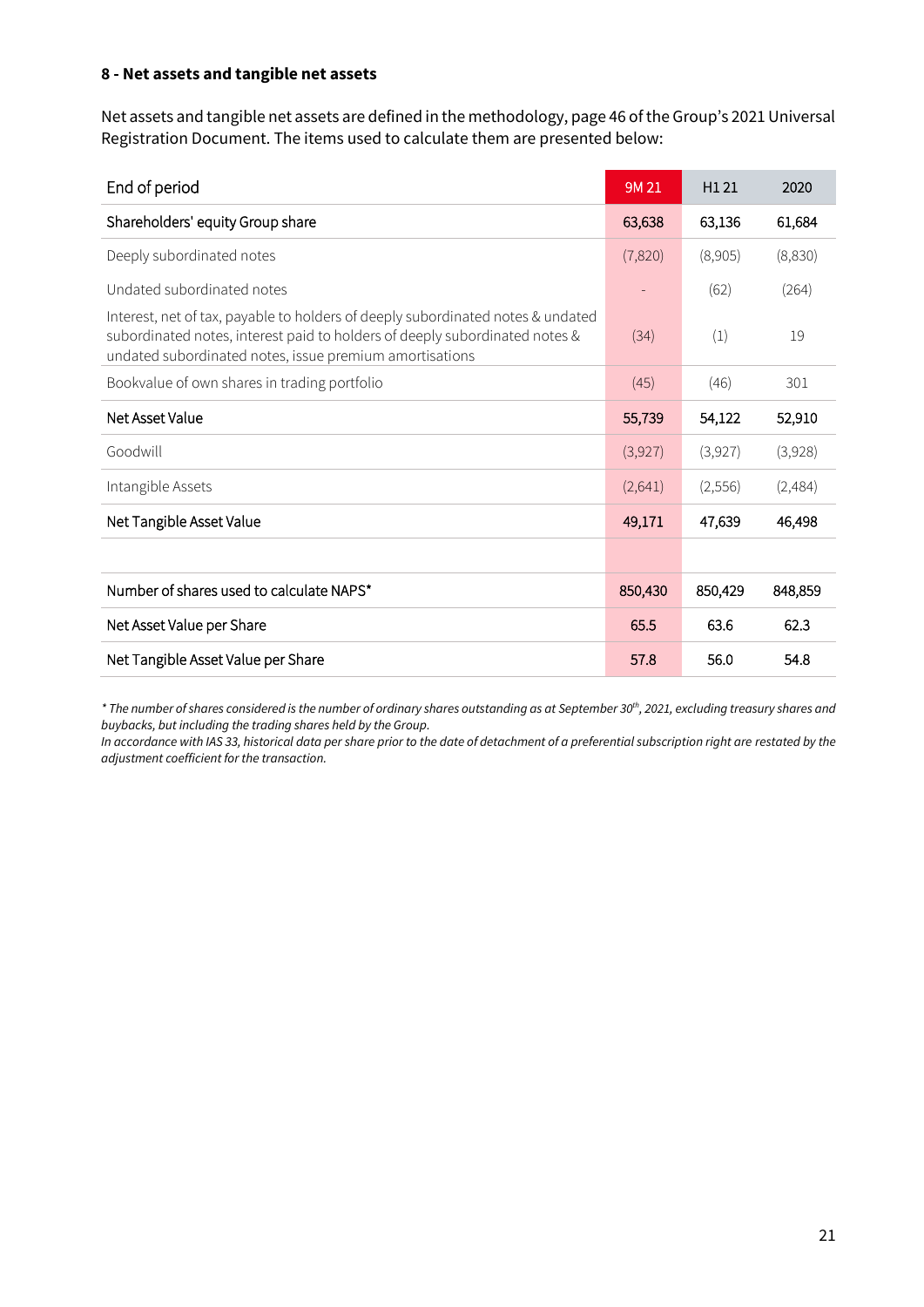## **9 - Calculation of Earnings Per Share (EPS)**

The EPS published by Societe Generale is calculated according to the rules defined by the IAS 33 standard (see page 45 of Societe Generale's 2021 Universal Registration Document). The corrections made to Group net income in order to calculate EPS correspond to the restatements carried out for the calculation of ROE and ROTE. As specified on page 45 of Societe Generale's 2021 Universal Registration Document, the Group also publishes EPS adjusted for the impact of non-economic and exceptional items presented in methodology note No. 5 (underlying EPS).

| Average number of shares (thousands)                                             | 9M 21   | H <sub>1</sub> 21 | 2020    |
|----------------------------------------------------------------------------------|---------|-------------------|---------|
| Existing shares                                                                  | 853,371 | 853,371           | 853,371 |
| Deductions                                                                       |         |                   |         |
| Shares allocated to cover stock option plans and free shares<br>awarded to staff | 3,335   | 3,466             | 2,987   |
| Other own shares and treasury shares                                             |         |                   |         |
| Number of shares used to calculate EPS**                                         | 850,036 | 849,905           | 850,385 |
| Group net Income                                                                 | 3,854   | 2,253             | (258)   |
| Interest on deeply subordinated notes and undated<br>subordinated notes          | (439)   | (309)             | (611)   |
| Capital gain net of tax on partial buybacks                                      |         |                   |         |
| Adjusted Group net income                                                        | 3,415   | 1,944             | (869)   |
| EPS (in EUR)                                                                     | 4.02    | 2.29              | (1.02)  |
| Underlying EPS* (in EUR)                                                         | 4.06    | 2.40              | 0.97    |

The calculation of Earnings Per Share is described in the following table:

(\*) Calculated on the basis of underlying Group net income excluding linearisation of IFRIC 21. Or EUR 4.23 taking into account the linearisation of IFRIC 21 in 9M 21.

(\*\*) The number of shares considered is the number of ordinary shares outstanding as at September 30<sup>th</sup>, 2021, excluding treasury shares and buybacks, but including the trading shares held by the Group.

**10 – The Societe Generale Group's Common Equity Tier 1 capital** is calculated in accordance with applicable CRR2/CRD5 rules. The fully loaded solvency ratios are presented pro forma for current earnings, net of dividends, for the current financial year, unless specified otherwise. When there is reference to phased-in ratios, these do not include the earnings for the current financial year, unless specified otherwise. The leverage ratio is also calculated according to applicable CRR2/CRD5 rules including the phased-in following the same rationale as solvency ratios.